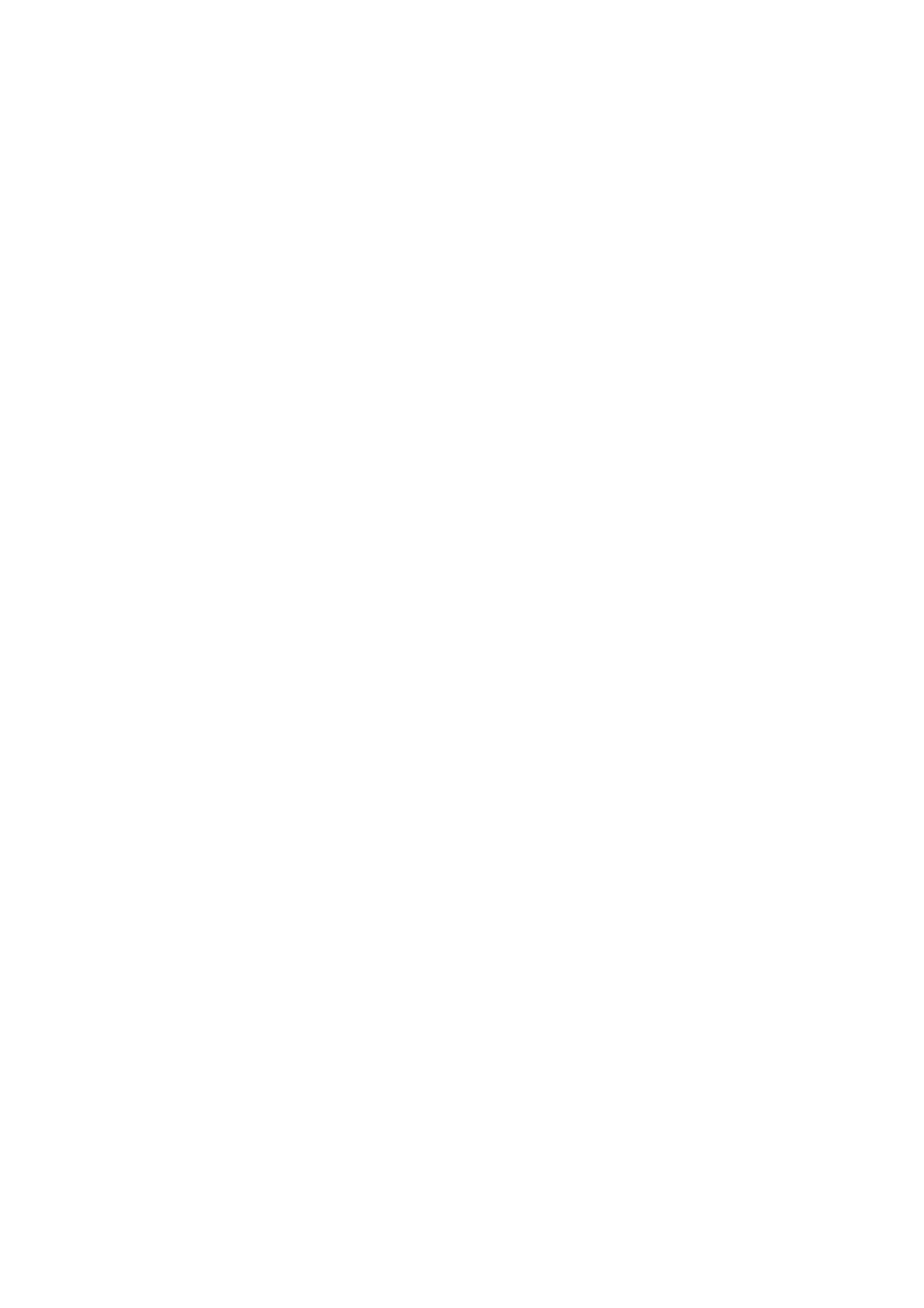## **GLOBAL EXISTENCE OF CLASSICAL SOLUTIONS FOR A HYPERBOLIC CHEMOTAXIS MODEL AND ITS PARABOLIC LIMIT**

### H.J. HWANG, K. KANG, AND A. STEVENS

Abstract. We consider a one dimensional hyperbolic system for chemosensitive movement, especially for chemotactic behavior. The model consists of two hyperbolic differential equations for the chemotactic species and is coupled with either a parabolic or an elliptic equation for the dynamics of the external chemical signal. The speed of the chemotactic species is allowed to depend on the external signal and the turning rates may depend on the signal and its gradients in space and time, as observed in experiments. Global classical solutions are established for regular initial data and a parabolic limit is proved.

## 1. INTRODUCTION

Changes in the pattern of movement in dependence of external chemical signals is a common mechanism for biological organisms to respond to their environment. The directed motion to higher concentrations of chemical signals is described by positive chemotaxis. Chemosensitivity describes the more general changes of speed of motion and orientation of the individuals in dependence of the chemical environment. This behavior can lead to different states of pattern formation and self-organization. Well known examples are the bacteria *Escherichia coli* and the slime mold amoebae *Dictyostelium discoideum*

The classical chemotaxis model discussed by Keller and Segel, [14] is a parabolic system. A related one dimensional hyperbolic model for chemotaxis was introduced in [17]. It is based on the Goldstein-Kac model [8, 13] for one-dimensional correlated random walks. In [9] the following hyperbolic model for chemotaxis with suitable boundary conditions was analyzed

$$
u_t^+ + \gamma u_x^+ = -\mu^+(s_x)u^+ + \mu^-(s_x)u^-,
$$
  
\n
$$
u_t^- - \gamma u_x^- = \mu^+(s_x)u^+ - \mu^-(s_x)u^-,
$$
  
\n
$$
\tau s_t = Ds_{xx} + u^+ + u^- \quad \tau \ge 0, \quad t > 0, \quad x \in (-1, 1)
$$

where  $\gamma$  is the constant speed of the right and left moving cells  $u^+$  and  $u^-$ , and  $\mu^+$ ,  $\mu^-$  are the turning rates, which in this case depend linearly on the spatial gradient of the given chemical signal s. In [9] the gradient of s was expressed by a quasistationary approximation in the asymptotic limit  $\tau \to 0$  and thus a quasilinear hyperbolic conservation law for  $U(x,t) = \int_{-1}^{x} u(\xi, t) d\xi$  resulted.

Here we are concerned with the original and more general hyperbolic models for chemosensitive movement. Again, the density for the right moving particles is denoted by  $u^+$ , for the left moving particles by  $u^-$  and the external signal is s:

(1.1) 
$$
u_t^+ + (\gamma(s)u^+)_x = -\mu^+(s, s_t, s_x, s_{xx})u^+ + \mu^-(s, s_t, s_x, s_{xx})u^-,
$$

(1.2) 
$$
u_t^- - (\gamma(s)u^-)_x = \mu^+(s, s_t, s_x, s_{xx})u^+ - \mu^-(s, s_t, s_x, s_{xx})u^-,
$$

1991 Mathematics Subject Classification. 35L60, 35M10, 58J45, 92C17.

Key words and phrases. chemotaxis, hyperbolic model, global existence, parabolic limit.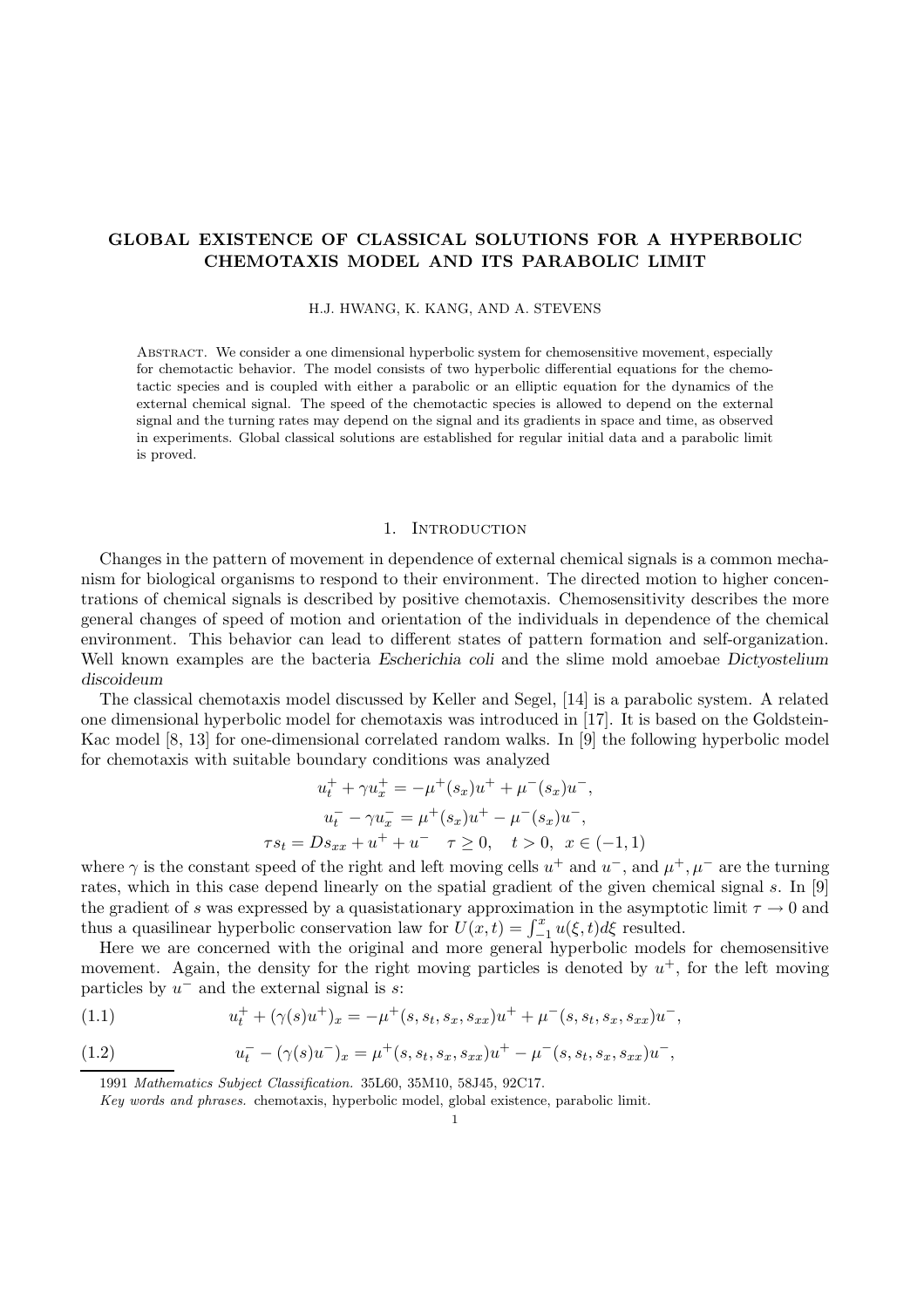(1.3) 
$$
\tau s_t = D s_{xx} + f(s, u^+ + u^-), \quad \tau \ge 0, \quad t > 0, \quad x \in \mathbb{R}
$$

(1.4) 
$$
u^{\pm}(0,x) = u_0^{\pm}(x), \quad s(0,x) = s_0(x)
$$

where  $u_0^{\pm}$  are assumed to have compact support, and  $s_0$  and  $u_0$  satisfy a compatibility condition. Typically f is given as follows:

$$
f(s, u^{+} + u^{-}) = \alpha(u^{+} + u^{-}) - \beta s.
$$

The diffusion rate of the external signal s and its production, and degradation rate are denoted by  $D > 0$ ,  $\alpha > 0$ , and  $\beta \geq 0$ , respectively. Here we study the fully parabolic equation (1.3) for the external signal s, and the turning rates  $\mu^{\pm}$  in (1.1, 1.2) depend not only on the spatial derivatives of s but also on its time derivative and s itself. This is reasonable to assume since in Soll's studies [18] it turned out that the turning behavior and the speed of the slime mold amoebae Dictyostelium discoideum are dependent on both, the temporal and the spatial gradient of the cAMP concentration. Chen et al. [4, 5] analyzed data of E.coli and found out that the bacterial speed is close to constant, whereas the turning frequencies depend on the temporal gradient of the external signal. Their model was set into context with a one-dimensional projection of a 3D model for chemosensitive movement given by Alt, [1].

A general model of the kind described above, also with  $\gamma = \gamma(s, s_x, s_t)$  was already introduced in [12] and a formal parabolic limit was derived. Local and global existence of solutions was proved for a simplified version of this system, namely for constant speed  $\gamma$  and turning rates  $\mu^{\pm} = \mu^{\pm}(s, s_x)$ . The dynamics for the chemical s were discussed for both cases,  $\tau = 0$  and  $\tau \neq 0$ .

In [11] the case  $\gamma = \gamma(s)$  and, as before  $\mu^{\pm} = \mu^{\pm}(s, s_x)$  was discussed. For  $\tau = 0$ , which means elliptic dynamics for the chemical signal, existence of weak solutions could be proved.

In this paper we extend this result further in several ways. We consider  $\mu^{\pm} = \mu^{\pm}(s, s_x, s_t, s_{xx})$ . So also the dependency of the turning rates on chemical gradients in time are taken into account. The dynamics of the chemical can be considered to be parabolic ( $\tau \neq 0$ ) as well as elliptic ( $\tau = 0$ ), and global existence of classical solutions is proved. The results in [11] are a special case of our discussion here.

Our main result reads

**Main Theorem** Let  $u_0^{\pm} \geq 0$ ,  $s_0 \geq 0$  be smooth and bounded, and  $u_0^{\pm}$  be compactly supported and not identically zero. Let  $u_0^{\pm}$  and  $s_0$  satisfy some compatibility condition. Then there exists a unique smooth solution  $u^{\pm}$  and s of (1.1,1.2,1.3) with (1.4).

This paper is arranged as follows. We start with assumptions and notations in Section 2. A priori estimates on  $L^p$  are derived in Section 3, followed by the estimates of higher derivatives  $W^{k,p}$ in Section 4. Finally, we attain global classical solutions for the hyperbolic chemotaxis model and rigorously derive a parabolic limit for the system.

## 2. Assumptions and Notations

Here we introduce notations which will be used throughout this article and give assumptions on the initial data, turning rates, and speed.

## **NOTATIONS**:

(1) By Γ we denote the fundamental solution of the differential operator  $\partial_t - \partial_{xx} + \beta$  in  $\mathbb{R} \times \mathbb{R}$ 

$$
\Gamma(x,t) = \frac{1}{\sqrt{4\pi t}} \exp\left(-\frac{x^2}{4t} - \beta t\right).
$$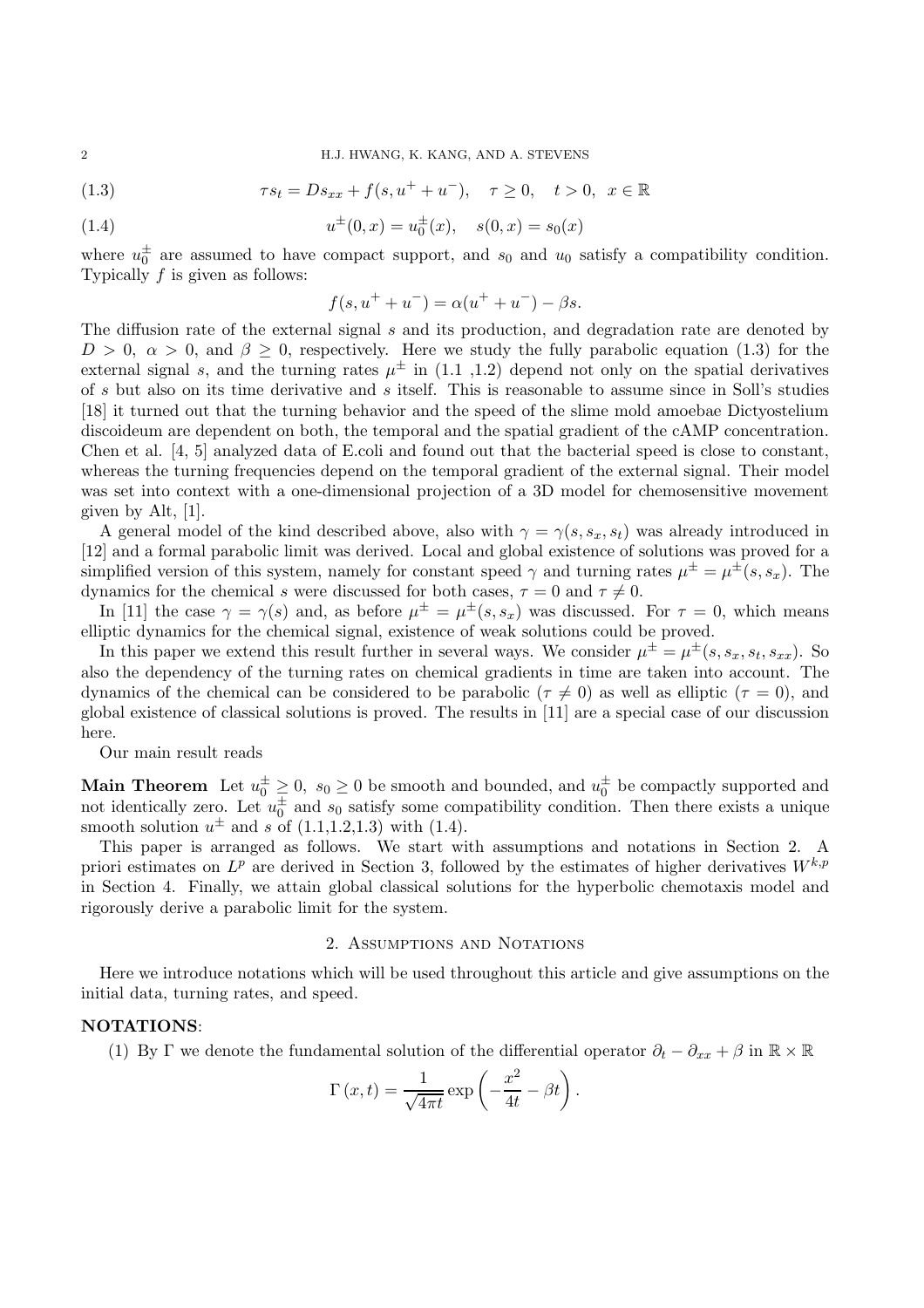(2) For  $1 \leq p \leq \infty$ ,  $L^p(\mathbb{R})$  denotes the Banach space of measurable functions with the finite norms

$$
||f||_{L^p(\mathbb{R})} = \left(\int_{\mathbb{R}} |f(x)|^p dx\right)^{1/p}, \ p < \infty \ \text{and} \ ||f||_{L^{\infty}(\mathbb{R})} = \text{ess} \ \sup_{\mathbb{R}} |f|.
$$

Let  $W^{k,p}(\mathbb{R})$  denote the usual Sobolev space with its norm  $||f||_{W^{k,p}(\mathbb{R})}$ , i.e.,

$$
W^{k,p}(\mathbb{R}) = \{ f | \partial^{\alpha} f \in L^p(\mathbb{R}), \ 0 \leq |\alpha| \leq k \}.
$$

- (3) For  $0 < \delta < 1$ ,  $C^{\delta}(\mathbb{R})$  denotes the Banach space of functions that are Hölder continuous with exponent  $\delta$  and by  $C^{k,\delta}(\mathbb{R})$  we denote the space of all functions whose derivatives up to k-th order are Hölder continuous with exponent  $0 < \delta < 1$ .
- (4) Let  $\Omega_t = \mathbb{R} \times (0,t)$  for  $t \in [0,T]$ . For  $1 \leq p \leq \infty$ ,  $L^p(\Omega_t)$  denotes the Banach space of all measurable functions with the finite norms

$$
\|f\|_{L^p(\Omega_t)} = \left(\int_0^t \int_{\mathbb{R}} |f(x,t)|^p dxdt\right)^{1/p}, p < \infty \text{ and } \|f\|_{L^{\infty}(\Omega_t)} = \text{ess} \sup_{\Omega_t} |f|.
$$

 $W^{k,p}(\Omega_t)$ ,  $C^{\delta}(\Omega_t)$ , and  $C^{k,\delta}(\Omega_t)$  denote the usual Sobolev and Hölder spaces in  $\Omega_t$ .

- (5) By  $||f||_{L^p(\mathbb{R})}$  for  $1 \leq p \leq \infty$ , we denote the  $L^p$  norm of f with respect to x for fixed time t and  $\sup_{0\leq\tau\leq t}||f||_{L^p(\mathbb{R})}$  denotes the  $L^{\infty}$  norm of  $||f||_{L^p(\mathbb{R})}$  with respect to time in  $[0, t]$ .
- (6) By  $C = C(\alpha, \beta, ...)$  we denote a constant depending on the prescribed quantities  $\alpha, \beta, ...$ .

## **ASSUMPTIONS**:

**(A1):** The initial values  $u_0^{\pm} \in C^{\infty}(\mathbb{R})$  have compact support and  $u_0^{\pm} \geq 0$ . We use the following compatibility condition:  $s_0 \in C^\infty(\mathbb{R})$  is the unique solution of

(2.1) 
$$
0 = Ds_{0,xx} - \beta s_0 + \alpha \left( u_0^+ + u_0^- \right), \quad s_0 \left( \pm \infty \right) = 0.
$$

**(A2):** The turning rates are nonnegative and symmetric with respect to  $s_x$ 

$$
\mu^+, \mu^- \ge 0
$$
,  $\mu^+(s, s_t, s_x, s_{xx}) = \mu^-(s, s_t, -s_x, s_{xx})$ .

(A3): The turning rates satisfy  $\mu^{\pm} \in C^{\infty}(\mathbb{R}^{4})$  and are bounded

$$
||D^{(\kappa)} \mu^{\pm}||_{L^{\infty}} \leq C_{|\kappa|}, \quad , \text{where } \kappa \text{ is a multi-index}
$$

$$
0 \leq \mu^{\pm}(s, s_t, s_x, s_{xx}) \leq C(1 + ||s||_{W^{1,\infty}(\mathbb{R})}).
$$

**(A4):** The speed function satisfies  $\gamma = \gamma(s) \in C^{\infty}(\mathbb{R})$  with

$$
||\gamma^{(k)}||_{L^{\infty}} \leq C_k, \quad , \text{where } k \in \mathbb{N}_+.
$$

From **(A4)**, it follows that  $||\gamma(s)||_{L^{\infty}(\mathbb{R})} \leq C(1 + ||s||_{L^{\infty}(\mathbb{R})}).$ 

The existence of a unique solution of  $(2.1)$  is clear from standard arguments for elliptic equations. The maximum principle for elliptic equations together with the positivity of  $u_0^{\pm}$  leads to  $s_0(x) \ge 0$  for all  $x \in \mathbb{R}$ . Using the method of vanishing viscosity, we consider the following model

(2.2) 
$$
u_t^{\epsilon+} - \epsilon u_{xx}^{\epsilon+} = -(\gamma(s^{\epsilon})u^{\epsilon+})_x - \mu^+(s^{\epsilon}, s_t^{\epsilon}, s_x^{\epsilon}, s_{xx}^{\epsilon})u^{\epsilon+} + \mu^-(s^{\epsilon}, s_t^{\epsilon}, s_x^{\epsilon}, s_{xx}^{\epsilon})u^{\epsilon-},
$$

(2.3) 
$$
u_t^{\epsilon-} - \epsilon u_{xx}^{\epsilon-} = (\gamma(s^{\epsilon})u^{\epsilon-})_x + \mu^+(s^{\epsilon}, s_t^{\epsilon}, s_x^{\epsilon}, s_{xx}^{\epsilon})u^{\epsilon+} - \mu^-(s^{\epsilon}, s_t^{\epsilon}, s_x^{\epsilon}, s_{xx}^{\epsilon})u^{\epsilon-},
$$

(2.4) 
$$
\tau s_t^{\epsilon} = D s_{xx}^{\epsilon} - \beta s^{\epsilon} + \alpha (u^{\epsilon+} + u^{\epsilon-}),
$$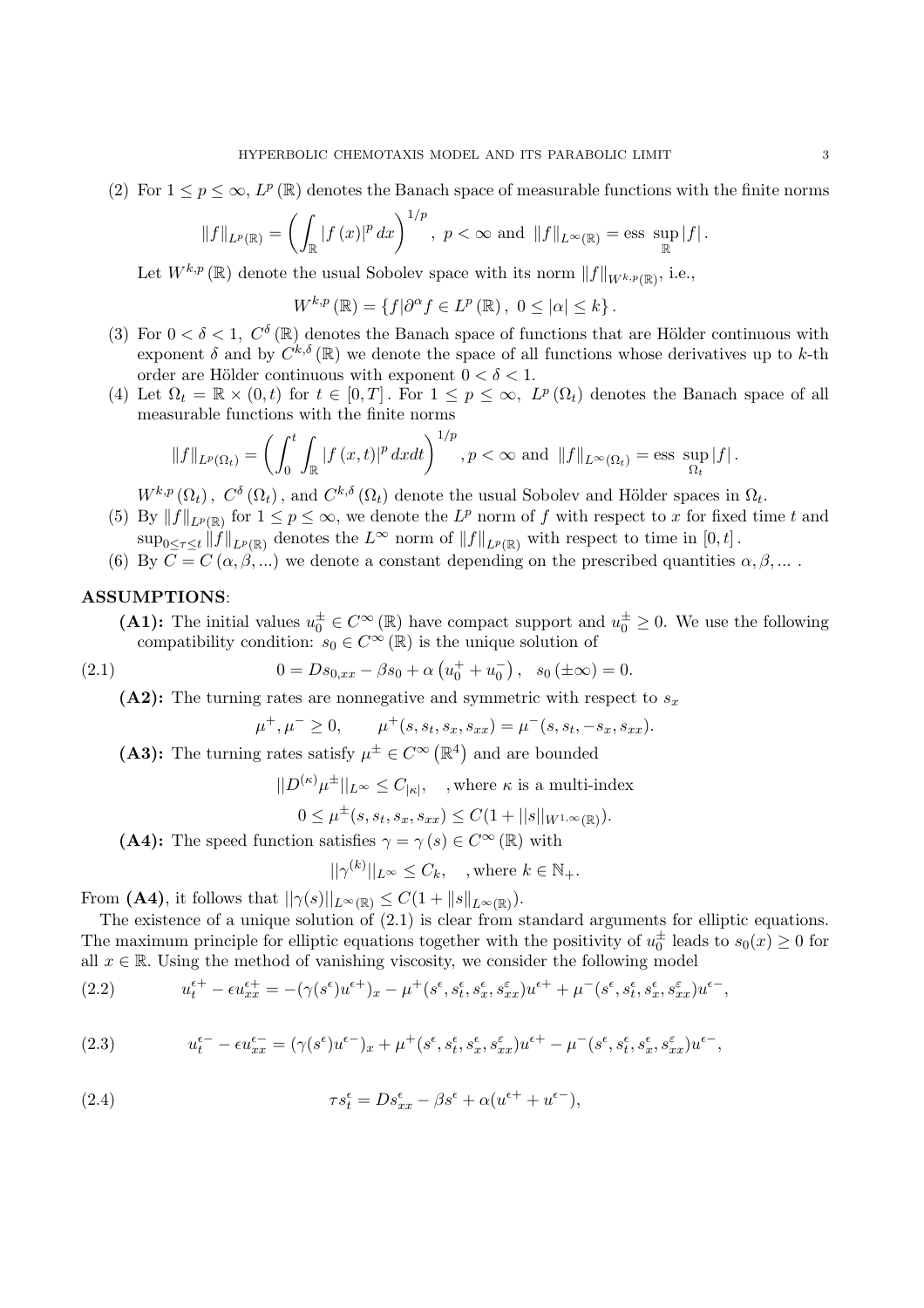(2.5) 
$$
u^{\epsilon+}(0,\cdot) = u_0^+, \quad u^{\epsilon-}(0,\cdot) = u_0^-, \quad s^{\epsilon}(0,\cdot) = s_0,
$$

where  $u_0^{\pm}$  and  $s_0$  satisfy the compatibility condition (A1). Introducing the total population density  $u^{\varepsilon} = u^{\varepsilon+} + u^{\varepsilon-}$  and the density flow  $v^{\varepsilon} = u^{\varepsilon+} - u^{\varepsilon-}$ , the system reads:

(2.6) 
$$
u_t^{\epsilon} - \epsilon u_{xx}^{\epsilon} = -(\gamma(s^{\epsilon})v^{\epsilon})_x,
$$

(2.7) 
$$
v_t^{\epsilon} - \epsilon v_{xx}^{\epsilon} = -(\gamma(s^{\epsilon})u^{\epsilon})_x - \xi(s^{\epsilon}, s_t^{\epsilon}, s_x^{\epsilon}, s_{xx}^{\epsilon})u^{\epsilon} - \eta(s^{\epsilon}, s_t^{\epsilon}, s_x^{\epsilon}, s_{xx}^{\epsilon})v^{\epsilon},
$$

(2.8) 
$$
\tau s_t^{\epsilon} = D s_{xx}^{\epsilon} - \beta s^{\epsilon} + \alpha u^{\epsilon},
$$

where

$$
u^{\epsilon}(0, \cdot) = u_0 = u_0^+ + u_0^-, \quad v^{\epsilon}(0, \cdot) = v_0 = u_0^+ - u_0^-, \quad s^{\epsilon}(0, \cdot) = s_0
$$
  
and  $\xi = \mu^+ - \mu^-, \eta = \mu^+ + \mu^-.$ 

## 3. A PRIORI ESTIMATES ON  $L^p$

# **Lemma 1.** Let  $a(t)$  and  $b(t)$  be positive functions. Let  $y(t) > 0$  be differentiable in t and satisfy  $y' \le a(t) y \ln y + b(t) y.$

*Then*

$$
y(t) \le \left[ y(0) \exp \left( \int_0^t b(s) e^{-\int_0^s a(\tau) d\tau} ds \right) \right] \exp\left( \int_0^t a(s) ds \right)
$$

*Proof.* Dividing both sides of the inequality by y, we get a typical Gronwall inequality for  $z = \ln y$ 

$$
z' \le a(t) z + b(t).
$$

Therefore, we deduce the lemma.

**Lemma 2.** [Gronwall's inequality] *Let* g *and* h *be positive functions. Suppose that* f *is an integrable function in* t *and satisfies*

$$
f(t) \le g(t) + h(t) \int_0^t f(s) ds.
$$

*Then we have*

$$
f(t) \le g(t) + h(t) \int_0^t g(s) \exp \left( \int_s^t h(\tau) d\tau \right) ds.
$$

*Proof.* Computations are straightforward and hence we omit details (see e.g. [7]).

Throughout this paper we consider only the case  $\beta > 0$ , for simplicity. We remark, however, our main result can be easily extended to the case  $\beta = 0$  (see Remark 3 for more details). For convenience, we will use  $u^{\pm}$  without  $\varepsilon$  for  $u^{\varepsilon\pm}$  from now on. Without loss of generality, we assume that  $\tau = 1$  and  $D = 1$ . Let  $1 < p < \infty$ . For given  $u \in L^p(\Omega_t)$ , we study the parabolic equation:

$$
(3.1) \t\t s_t - s_{xx} = -\beta s + \alpha u.
$$

Using potential estimates similar to the heat kernel, we have:

.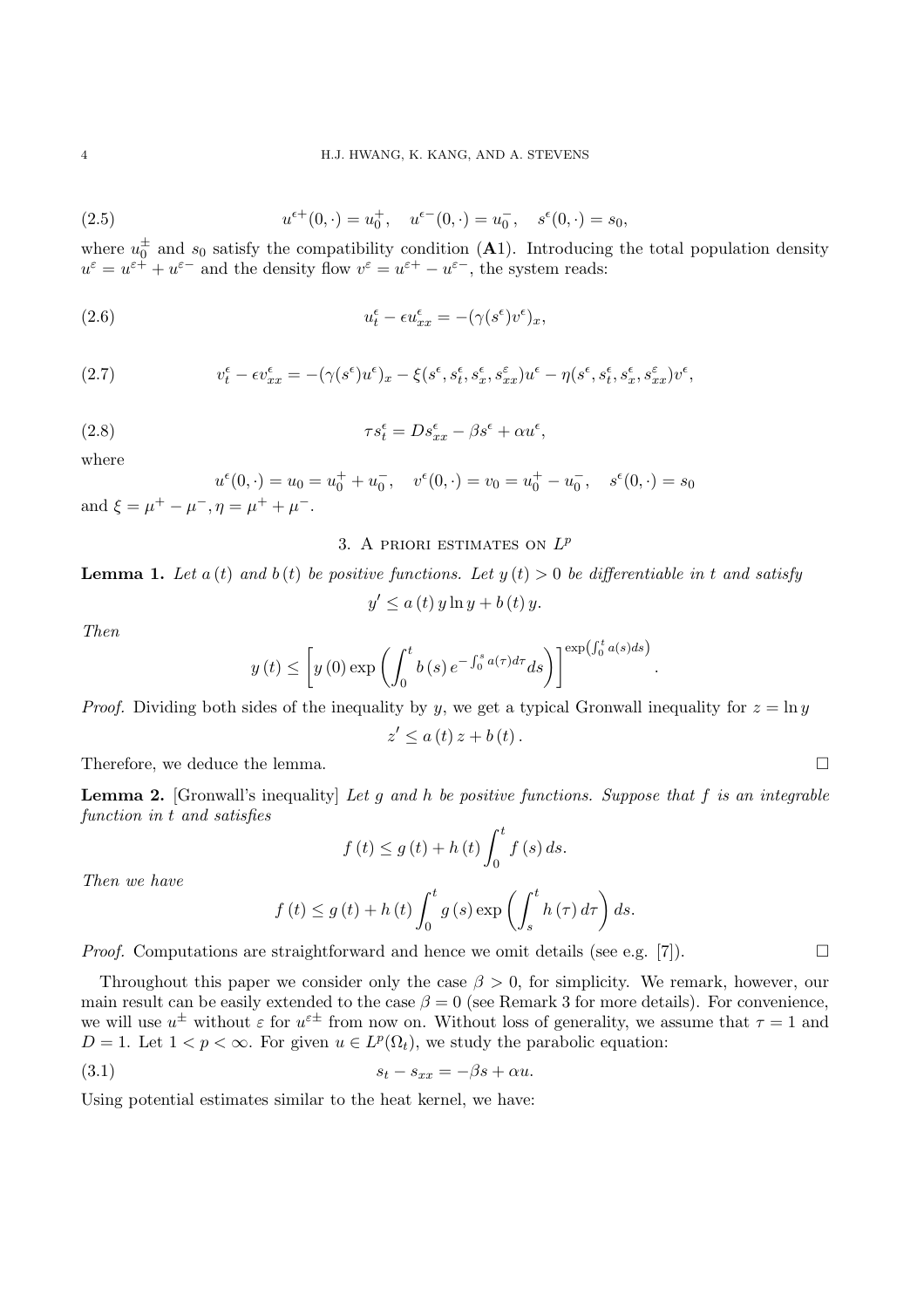**Lemma 3.** Let  $u \in L^p(\Omega_t)$  and  $1 < p < \infty$ . Then there exists a constant  $C_p = C(\alpha, \beta, p)$  such that *the following estimate holds*

$$
||s_t||_{L^p(\Omega_t)} + ||s_{xx}||_{L^p(\Omega_t)} + ||s||_{L^p(\Omega_t)} \leq C_p ||u||_{L^p(\Omega_t)}.
$$

*Proof.* Since the above estimate is standard (e.g. see [15] and [16]), we omit the details.

Next we estimate  $||s||_{W^{1,\infty}(\mathbb{R})}$ .

**Lemma 4.** If  $u \in L^{\infty}([0,\infty): L^{1}(\mathbb{R}) \cap L^{2}(\mathbb{R}))$ , then the solution s in (3.1) satisfies  $||s||_{L^{\infty}(\mathbb{R})} \leq C(\alpha, \beta) \sup$  $0 \leq \tau \leq t$  $||u||_{L^{1}(\mathbb{R})} = C(\alpha, \beta) ||u_0||_{L^{1}(\mathbb{R})},$  $||s_x||_{L^{\infty}(\mathbb{R})} \leq C(\alpha, \beta) \left[1 + ||u_0||_{L^1(\mathbb{R})} \left(1 + (\ln t)_{+} + \right)\right]$  $\ln \int \, \sup$  $0 \leq \tau \leq t$  $\|u\|_{L^2(\mathbb{R})}\bigg)\bigg|$  $\big)$ ,

where  $(\cdot)_+$  *means the positive part and* 

$$
\lim_{|x| \to \infty} s(x, t) = 0 \text{ for all } t.
$$

*Proof.* The fundamental solution of the operator  $\partial_t - \partial_{xx} + \beta$  is

$$
\Gamma(x,t) = \frac{1}{\sqrt{t}} \exp\left(-\frac{x^2}{4t} - \beta t\right)
$$

and its Fourier transform is

$$
\hat{\Gamma}(\xi, t) = \exp(-t (4\xi^2 + \beta)).
$$

By Duhamel's principle, we obtain

$$
s(x,t) = \int_0^t (\Gamma * \alpha u) (x, t - \tau) d\tau
$$
  
= 
$$
\int_0^t \int_{-\infty}^\infty \frac{1}{\sqrt{t - \tau}} \exp \left( -\frac{(x - y)^2}{4(t - \tau)} - \beta (t - \tau) \right) \alpha u(y, \tau) dy d\tau.
$$

Next we estimate

$$
\int_{-\infty}^{\infty} |\hat{s}(\xi, t)| d\xi = \int_{-\infty}^{\infty} \left| \int_{0}^{t} \hat{\Gamma} \alpha \hat{u} d\tau \right| d\xi
$$
  
\n
$$
\leq \alpha \sup_{0 \leq \tau \leq t} \|\hat{u}\|_{L^{\infty}(\mathbb{R})} \int_{-\infty}^{\infty} \int_{0}^{t} e^{-(t-\tau)(4\xi^{2}+\beta)} d\tau d\xi
$$
  
\n
$$
\leq \alpha \sup_{0 \leq \tau \leq t} \|\hat{u}\|_{L^{\infty}(\mathbb{R})} \int_{-\infty}^{\infty} \frac{1}{4\xi^{2}+\beta} d\xi
$$
  
\n
$$
\leq C(\alpha, \beta) \sup_{0 \leq \tau \leq t} \|\hat{u}\|_{L^{\infty}(\mathbb{R})},
$$

and we have

(3.2) 
$$
|\hat{s}(\xi,t)| \leq \alpha \sup_{0 \leq \tau \leq t} ||\hat{u}||_{L^{\infty}(\mathbb{R})} \frac{1}{4\xi^2 + \beta}.
$$

Therefore, using the inverse Fourier-transform for  $\hat{s}$ , we have  $\lim_{|x|\to\infty} s(x) = 0$  and

$$
||s||_{L^{\infty}(\mathbb{R})} \leq ||\hat{s}||_{L^{1}(\mathbb{R})} \leq C(\alpha,\beta) \sup_{0 \leq \tau \leq t} ||\hat{u}||_{L^{\infty}(\mathbb{R})} \leq C(\alpha,\beta) \sup_{0 \leq \tau \leq t} ||u||_{L^{1}(\mathbb{R})}.
$$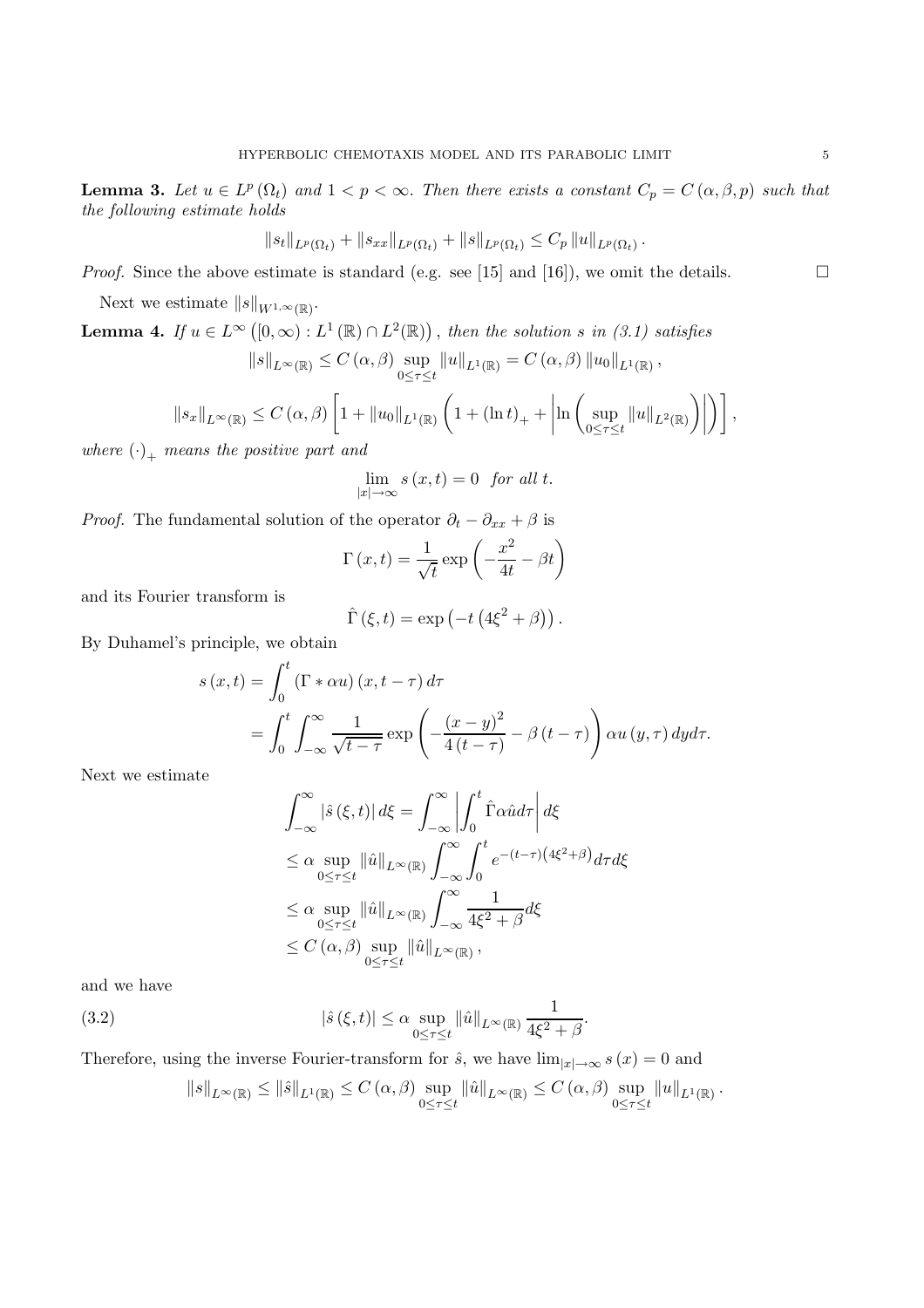Next, we estimate  $||s_x||_{L^{\infty}(\mathbb{R})}$ :

$$
||s_x||_{L^{\infty}(\mathbb{R})} \le ||\xi \hat{s}||_{L^1(\mathbb{R})} = \int_{-\infty}^{\infty} \int_0^t |\xi| |\hat{\Gamma} \alpha \hat{u}| (\xi, t - \tau) d\tau d\xi
$$
  
=  $\alpha \int_0^t \int_{-\infty}^{\infty} |\xi| \exp(-\tau (4\xi^2 + \beta)) |\hat{u}(\xi, \tau)| d\xi d\tau.$ 

The integration is done by splitting the time integration into two:

$$
\int_0^t \int_{-\infty}^\infty |\xi| \exp\left(-\tau \left(4\xi^2 + \beta\right)\right) |\hat{u}(\xi,\tau)| d\xi d\tau = \int_0^r \cdots + \int_r^t \cdots = I_1 + I_2,
$$

where  $r > 0$  will be chosen later.

(1) For  $0 < \tau < r$ , we use Hölder's inequality with  $p = q = 2$ :

$$
\int_{-\infty}^{\infty} |\xi| \exp\left(-\tau \left(4\xi^2 + \beta\right)\right) |\hat{u}(\xi,\tau)| d\xi \le \left(\int_{-\infty}^{\infty} \xi^2 \exp\left(-2\tau \left(4\xi^2 + \beta\right)\right) d\xi\right)^{1/2} \|\hat{u}\|_{L^2(\mathbb{R})}
$$

$$
= \left(2 \int_{0}^{\infty} \xi^2 \exp\left(-2\tau \left(4\xi^2 + \beta\right)\right) d\xi\right)^{1/2} \|u\|_{L^2(\mathbb{R})},
$$

where we used the Plancherel's equality for  $L^2$ . By integration by parts, we have

$$
\int_0^\infty \xi^2 \exp\left(-2\tau \left(4\xi^2 + \beta\right)\right) d\xi = \frac{1}{16\tau} \int_0^\infty \exp\left(-2\tau \left(4\xi^2 + \beta\right)\right) d\xi
$$

$$
= \frac{\sqrt{\pi}}{64\sqrt{2}} \tau^{-3/2} e^{-2\beta\tau}.
$$

Hence, we obtain

$$
I_1 \leq \frac{\pi^{1/4}}{4 \sqrt[4]{2^3}} \sup_{0 \leq \tau \leq t} \|u\|_{L^2(\mathbb{R})} \int_0^r \tau^{-3/4} e^{-\beta \tau} d\tau \leq \frac{\pi^{1/4}}{\sqrt[4]{2^3}} r^{1/4} \sup_{0 \leq \tau \leq t} \|u\|_{L^2(\mathbb{R})}.
$$

(2) For  $r \leq \tau \leq t$ , we use Hölder's inequality with  $p = 1, q = \infty$ :

$$
\int_{-\infty}^{\infty} |\xi| \exp \left( -\tau \left( 4\xi^2 + \beta \right) \right) |\hat{u}(\xi, \tau)| d\xi
$$
  
\$\leq \| \hat{u} \|\_{L^{\infty}(\mathbb{R})} \int\_{-\infty}^{\infty} |\xi| \exp \left( -\tau \left( 4\xi^2 + \beta \right) \right) d\xi\$  
= 
$$
\frac{1}{4\tau} e^{-\beta \tau} \| \hat{u} \|_{L^{\infty}(\mathbb{R})}.
$$

So, we have

$$
I_2 \leq \frac{1}{4} \sup_{0 \leq \tau \leq t} ||\hat{u}||_{L^{\infty}(\mathbb{R})} \int_r^t \frac{1}{\tau} e^{-\beta \tau} d\tau \leq \frac{1}{4} \sup_{0 \leq \tau \leq t} ||u||_{L^1(\mathbb{R})} \left| \ln t - \ln r \right|.
$$

Therefore, we get

$$
||s_x||_{L^{\infty}(\mathbb{R})} \leq C\alpha \left( r^{1/4} \sup_{0 \leq \tau \leq t} ||u||_{L^2(\mathbb{R})} + \sup_{0 \leq \tau \leq t} ||u||_{L^1(\mathbb{R})} \left| \ln t - \ln r \right| \right).
$$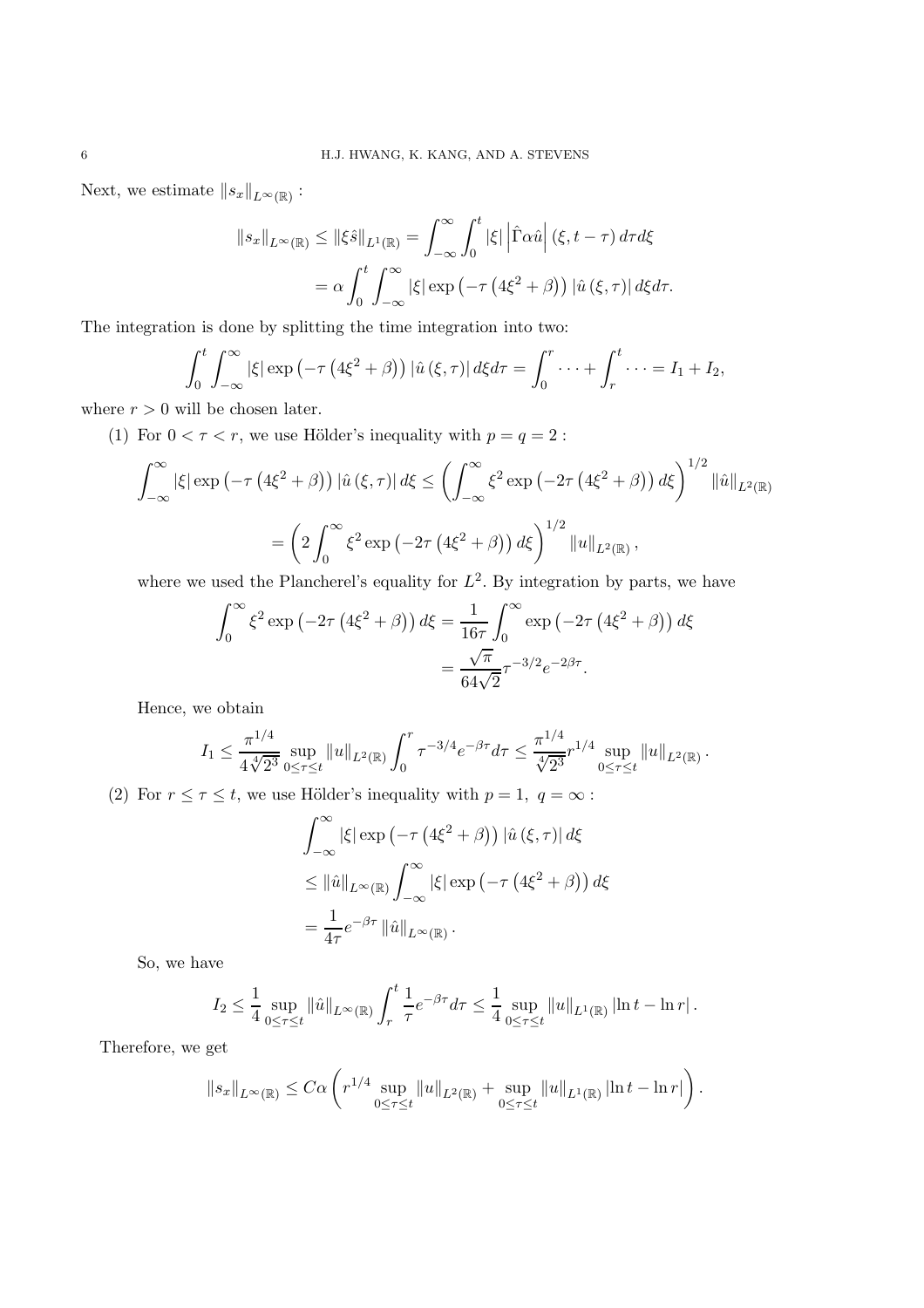We optimize the upper bound for the above inequality by choosing

$$
r = \min \left\{ \left( \sup_{0 \le \tau \le t} \|u\|_{L^2(\mathbb{R})} \right)^{-4}, t \right\}.
$$

If  $r = t$  and for  $t \leq 1$  we have  $t \leq \left(\sup_{0 \leq \tau \leq t} ||u||_{L^2(\mathbb{R})}\right)^{-4}$  and  $||s_x||_{L^{\infty}(\mathbb{R})} \leq C\alpha$ . If  $r = \left(\sup_{0 \le \tau \le t} ||u||_{L^2(\mathbb{R})}\right)^{-4}$ , then  $4 \nvert$  $\ln \left( \sup_{0 \le \tau \le t} ||u||_{L^2(\mathbb{R})} \right) \ge |\ln t|$  and  $||s_x||_{L^{\infty}(\mathbb{R})} \leq C\alpha \left[1 + \sup_{\alpha \in \mathbb{R}} \right]$  $0 \leq \tau \leq t$  $||u||_{L^1(\mathbb{R})}\Big|$  $\ln \int \, \sup$  $0 \leq \tau \leq t$  $||u||_{L^2(\mathbb{R})}\bigg)\bigg|$ .

For  $t \geq 1$ , we have  $|\ln t - \ln r| \leq C \left( \left| \ln t \right| + \left| \ln \left( \sup_{0 \leq \tau \leq t} \left\| u \right\|_{L^2(\mathbb{R})} \right) \right| \right)$ .

Finally  $\sup_{0 \leq \tau \leq t} ||u||_{L^1}(\mathbb{R}) = ||u_0||_{L^1}(\mathbb{R})$  since the total population size is preserved, namely

$$
\int_{\mathbb{R}} u(x,t)dx = \int_{\mathbb{R}} u_0(x)dx = \int_{\mathbb{R}} (u_0^+ + u_0^-)(x)dx \quad \text{for all } t.
$$

because

$$
\frac{d}{dt} \int_{\mathbb{R}} u(x,t)dx = \int_{\mathbb{R}} [-(\gamma(s)u^+(x,t))_x + (\gamma(s)u^-(x,t))_x]dx = 0.
$$
\nThis completes the proof.

**Lemma 5.** Let  $U_0 = \int_{\mathbb{R}} u(x,t) dx < \infty$  and  $S_0 = \int_{\mathbb{R}} s_0(x) dx$ , then  $s \in L^p(\Omega_t)$  for  $2 \leq p \leq \infty$  and  $s_x \in L^2(\Omega_t)$  *in (3.1)* with

(3.3)  

$$
\|s\|_{L^p(\Omega_t)} \le C(\alpha, \beta) t^{\frac{1+2p}{2p}} U_0, \quad \|s_x\|_{L^2(\Omega_t)} \le C(\alpha, \beta) t^{\frac{1}{2}} U_0
$$

$$
\int_{\mathbb{R}} s(x, t) dx = \frac{\alpha U_0}{\beta} + \left(S_0 - \frac{\alpha U_0}{\beta}\right) e^{-\beta t},
$$

$$
where
$$

$$
\lim_{|x| \to \infty} s_x(x, t) = 0 \quad \text{for all } t.
$$

*Proof.* From (3.2), we easily see that  $||s||_{L^2(\Omega_t)} = ||\hat{s}||_{L^2(\Omega_t)} \leq C(\alpha, \beta) t^{\frac{1}{2}} U_0$  and

$$
\|s_x\|_{L^2(\Omega_t)} = \|\hat{s}_x\|_{L^2(\Omega_t)} = \|\xi\hat{s}\|_{L^2(\Omega_t)} \le C(\alpha, \beta) t^{\frac{1}{2}} U_0
$$

with  $\lim_{|x| \to \infty} s_x(x, t) = 0.$ 

Since  $||s||_{L^{\infty}(\Omega_t)} \leq C(\alpha, \beta) U_0$  by Corollary 4, we have  $||s||_{L^p(\Omega_t)} \leq C(\alpha, \beta) t^{\frac{1}{p}} U_0$  for  $2 \leq p \leq \infty$  by interpolation. From (1.3), we have,

$$
\int_{\mathbb{R}} s(x,\tau) dx + \beta \int_0^t \int_{\mathbb{R}} s(x,\tau) dx d\tau = \int_{\mathbb{R}} s_0(x) dx + t\alpha \int_{\mathbb{R}} u_0(x) dx = S_0 + t\alpha U_0.
$$
\nminomge, we get

\n
$$
S(t) = \int_{\mathbb{R}} s(x,t) dx
$$
\nThen, we have

For convenience, we set  $S(t) = \int_{\mathbb{R}} s(x, t) dx$ . Then we have

(3.4) 
$$
S'(t) = -\beta S(t) + \alpha U_0.
$$

Solving the ordinary differential equation (3.4), we obtain

$$
\int_{\mathbb{R}} s(x,t) dx = S_0 e^{-\beta t} + \alpha U_0 \int_0^t e^{\beta(\tau - t)} d\tau.
$$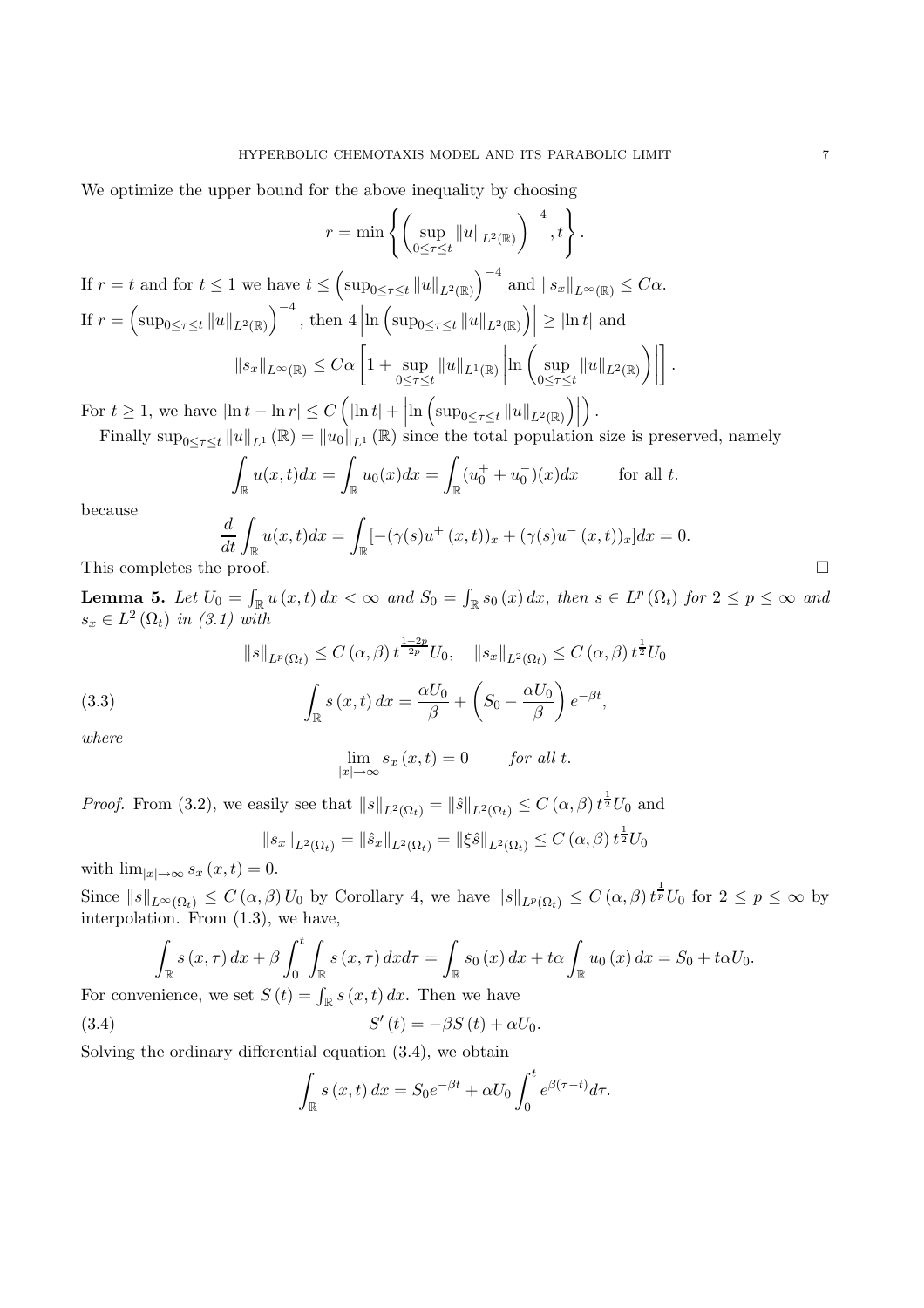By integrating the last term, we have  $(3.3)$ . The proof is complete.

We have the invariance of positivity of  $u^{\pm}$  and s.

**Lemma 6.** *Assume*  $u^{\pm} > 0$  *in*  $\Omega_t$ . *Then*  $s > 0$  *in*  $\Omega_t$ .

*Proof.* This is an easy consequence of the parabolic maximum principle (e.g. see [7] or [16]).  $\Box$ 

**Lemma 7.** *If*  $u_0^{\pm} \geq 0$ , then the solution  $(u^+, u^-, s)$  of  $(2.3)-(2.5)$  satisfies  $u^{\pm} \geq 0$  as long as  $(u^+, u^-, s)$ *exists.*

*Proof.* Assumption **(A2)** on the non-negativity of the turning rates ensures our lemma from the concept of invariant regions for parabolic systems (e.g. see [6]).

**Remark 1.** For the conserved total population density  $U_0$ , we have  $s \in L^1(\Omega_t)$ . Indeed, since  $s \geq 0$ , *we have by (3.3)*

$$
||s||_{L^{1}(\Omega_{t})} = \int_{0}^{t} \int s(x,\tau) dx d\tau = \int_{0}^{t} \frac{\alpha U_{0}}{\beta} + \left(S_{0} - \frac{\alpha U_{0}}{\beta}\right) e^{-\beta \tau} d\tau
$$

$$
= \frac{\alpha U_{0} t}{\beta} + \frac{1}{\beta} \left(S_{0} - \frac{\alpha U_{0}}{\beta}\right) \left(1 - e^{-\beta t}\right) < \infty.
$$

*So, combining the results of Lemma 5, we have*  $s \in L^p(\Omega_t)$  *for all*  $1 \leq p \leq \infty$ .

Now let  $K = L^2(\mathbb{R}) \cap C_0^2(\mathbb{R})$ , where

$$
C_0 = \{ u \in L^{\infty}(\mathbb{R}) : \lim_{|x| \to \infty} u(x) = 0 \}, \qquad C_0^k = \{ u : D_j u \in C_0, \ j = 0, ..., k \}
$$

We state the local existence result for  $u^{\pm}$ :

**Lemma 8.** For initial values  $u_0^{\pm} \in \mathcal{K}$  there exists a unique solution of (2.2), (2.3) with

$$
\left(u^+, u^-\right) \in C\left(\left[0, T_0\right], \mathcal{K}\right)
$$

*for some time*  $T_0 > 0$ .

*Proof.* Theorem can be proved by following a similar procedure as in Corollary 3.1 and Theorem 3.1 in [11, see page 180-182]. Therefore, details are omitted.  $\square$ 

Next we give growth rates for the  $L^2$ -norms of  $u^{\pm}$  which ensure global existence. For simplicity, we denote  $u^{\epsilon \pm}$  and  $s^{\epsilon}$  in (2.2-2.4) by  $u^{\pm}$  and s, respectively, in case no confusion is to be expected.

**Lemma 9.** Let  $u_0^{\pm} \in L^1 \cap L^2$  with  $\int_{\mathbb{R}} u_0^+ + u_0^- = U_0$ . Assume  $(A1)-(A4)$ . Then the solution  $(u^+, u^-)$ *of*  $(2.2,2.3)$  exists globally in  $C([0,\infty), L^1 \cap L^2)$  and there exist constants  $K = K(\alpha,\beta,U_0)$  and  $C = C(\alpha, \beta, U_0)$  *which are independent of*  $\varepsilon > 0$  *such that for all*  $t \geq 0$ ,

(3.5) 
$$
\| (u^+, u^-) \|_{L^2(\mathbb{R})} \leq \left[ C \| (u_0^+, u_0^-) \|_{L^2(\mathbb{R})} \right]^{e^{Kt}}.
$$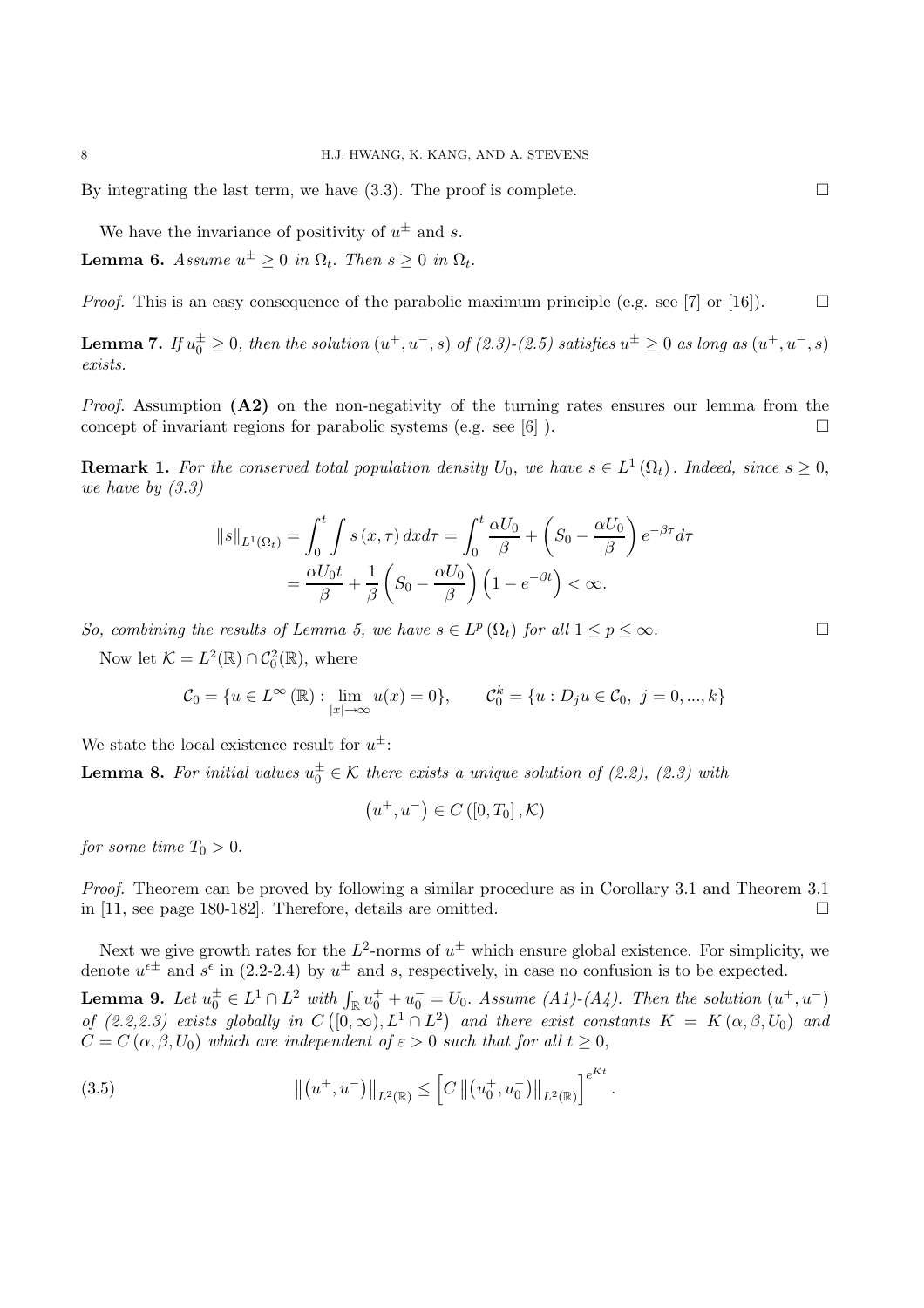*Proof.* Using  $(2.2)$ ,  $(2.3)$  and applying Hölder's inequality, we have

$$
\frac{d}{dt} \left( \|u^+\|_{L^2(\mathbb{R})}^2 + \|u^-\|_{L^2(\mathbb{R})}^2 \right) = 2 \int_{\mathbb{R}} \left( u^+ u_t^+ + u^- u_t^- \right) dx
$$
\n
$$
= -2\varepsilon \int_{\mathbb{R}} \left[ |u^+|^2 + |u^-|^2 \right] dx + 2 \int_{\mathbb{R}} \left[ -(\gamma u^+)_{x} u^+ - \mu^+ |u^+|^2 + \mu^- u^- u^+ \right] dx
$$
\n
$$
+ \int_{\mathbb{R}} \left[ (\gamma u^-)_{x} u^- + \mu^+ u^+ u^- - \mu^- |u^-|^2 \right] dx
$$
\n
$$
\leq 2 \int_{\mathbb{R}} \left[ -(\gamma u^+)_{x} u^+ + \mu^- u^- u^+ \right] dx + 2 \int_{\mathbb{R}} \left[ (\gamma u^-)_{x} u^- + \mu^+ u^+ u^- \right] dx
$$
\n
$$
\leq \|\gamma_x\|_{L^{\infty}} \int_{\mathbb{R}} \left[ |u^+|^2 + |u^-|^2 \right] dx + \left( \|\mu^+\|_{L^{\infty}} + \|\mu^-\|_{L^{\infty}} \right) \int_{\mathbb{R}} \left[ |u^+|^2 + |u^-|^2 \right] dx
$$
\n
$$
\leq C \left( 1 + \|s\|_{W^{1,\infty}(\mathbb{R})} \right) \left( \|u^+\|_{L^2(\mathbb{R})}^2 + \|u^-\|_{L^2(\mathbb{R})}^2 \right).
$$

Therefore, by Lemma 4, we have

$$
\frac{d}{dt}\left(\left\|u^{+}\right\|^{2}_{L^{2}(\mathbb{R})}+\left\|u^{-}\right\|^{2}_{L^{2}(\mathbb{R})}\right)\leq
$$

$$
C(\alpha, \beta, U_0) \left(1 + (\ln t)_+ + \left|\ln \left(\sup_{0 \leq \tau \leq t} \left[ \left\| u^+ \right\|_{L^2(\mathbb{R})}^2 + \left\| u^- \right\|_{L^2(\mathbb{R})}^2 \right] \right) \right| \right) \left( \left\| u^+ \right\|_{L^2(\mathbb{R})}^2 + \left\| u^- \right\|_{L^2(\mathbb{R})}^2 \right).
$$

Setting  $y(t) = \sup_{0 \le \tau \le t} (||u^+||^2_{L^2(\mathbb{R})} + ||u^-||^2_{L^2(\mathbb{R})})$ , we obtain

$$
y' \le K(\alpha, \beta, U_0) y |\ln y| + K(\alpha, \beta, U_0) y (1 + (\ln t)_+).
$$

Hence, applying Lemma 1 with  $a(t) = K$ ,  $b(t) = K(1 + (\ln t)_+)$ , we complete the proof.

An easy consequence of the above result is the following. **Corollary 1.** *Let* s *be the solution of (2.8). Then* s *satisfies*

$$
\|s_x\|_{L^{\infty}(\mathbb{R})} \leq C(\alpha, \beta, U_0) e^{Kt},
$$

$$
\mathbb{P}^x \mathbb{P}^L \mathbb{Q}(\mathbb{R}) = \mathbb{P}^x \left( \mathbb{R}^2 \right)
$$

*where*  $K = K(\alpha, \beta, U_0)$ .

*Proof.* This is a combination of the a priori estimate for  $||s_x||_{L^{\infty}(\mathbb{R})}$  in Lemma 4 and the estimate (3.5) in Lemma 9. in Lemma 9.  $\Box$ 

Next we prove  $L^p$  estimates. For convenience, we denote  $(u^{\pm})^p$  by  $u^{\pm,p}$ . **Lemma 10.** Let  $u_0^{\pm} \in L^1(\mathbb{R}) \cap L^{\infty}(\mathbb{R})$  with  $\int_{\mathbb{R}} u_0^+ + u_0^- = U_0$ . Assume (A1)-(A4). Then there exist *constants*  $C_1 = C_1(u_0^{\pm}), C_2 = C_2(u_0^{\pm}, \alpha, \beta, U_0)$  *and*  $K = K(\alpha, \beta, U_0)$  *such that* 

$$
||u^+||_{L^p(\mathbb{R})} + ||u^-||_{L^p(\mathbb{R})} \leq C_1 \exp\left(C_2 \int_0^t e^{Ks} ds\right) \leq C_1 \exp\left(C_2 \exp Kt\right).
$$

*for all*  $2 \leq p < \infty$  *and*  $0 \leq t < \infty$ *.*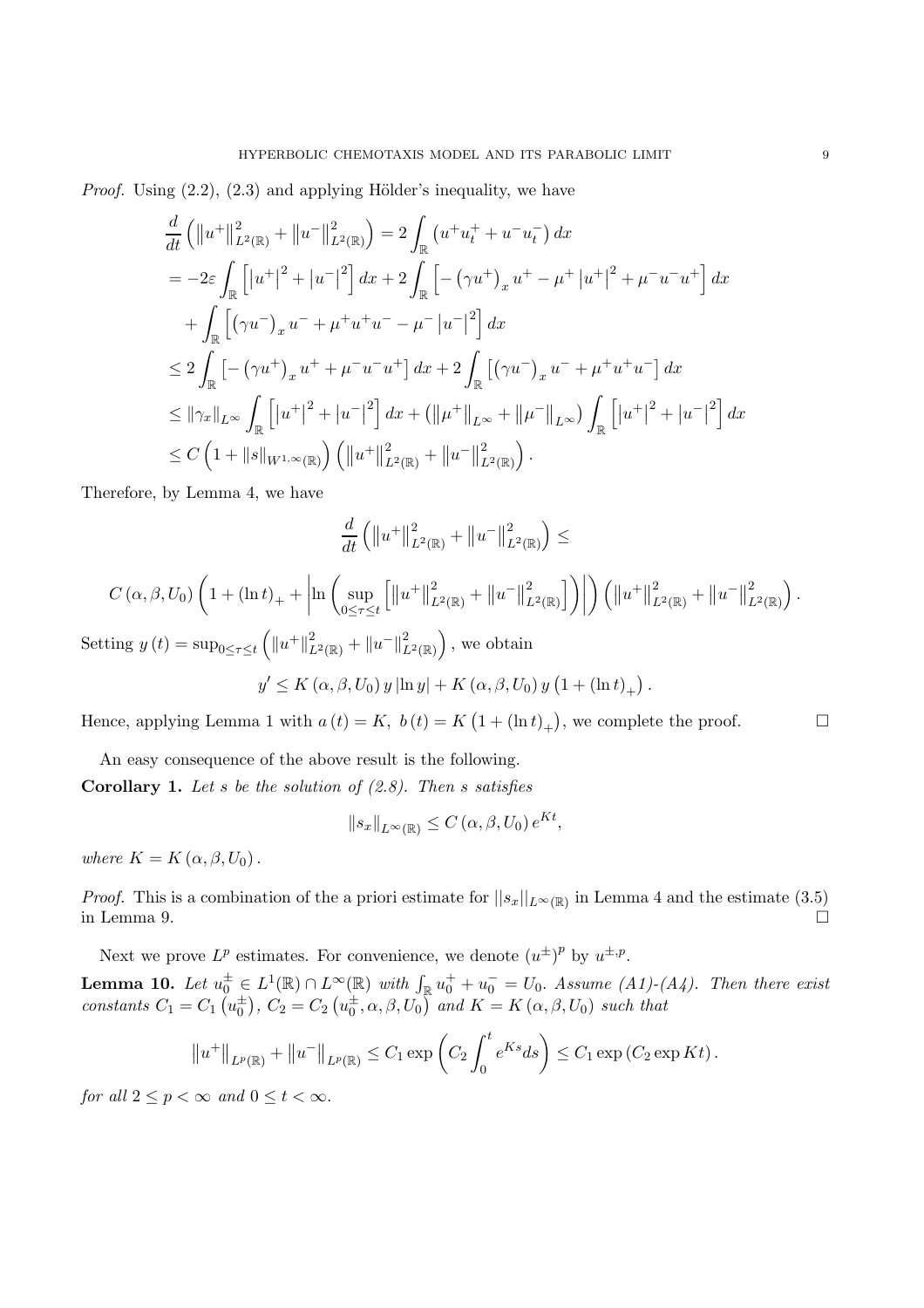*Proof.* Multiplying  $p(u^+)^{p-1}$  and  $p(u^-)^{p-1}$  to (2.2) and (2.3), we have

$$
\frac{d}{dt} ||u^+||^p_{L^p(\mathbb{R})} + \int_{\mathbb{R}} (\gamma u^{+,p})_x dx + \int_{\mathbb{R}} (p-1) \gamma_x u^{+,p} dx
$$
  
\n
$$
= p \int_{\mathbb{R}} \left( -\mu^+ u^{+,p} + \mu^- u^- u^{+, (p-1)} \right) dx - \varepsilon p (p-1) \int_{\mathbb{R}} u^{+,p-2} (u^+_x)^2 dx,
$$
  
\n
$$
\frac{d}{dt} ||u^-||^p_{L^p(\mathbb{R})} - \int_{\mathbb{R}} (\gamma u^{-,p})_x dx - \int_{\mathbb{R}} (p-1) \gamma_x u^{-,p} dx
$$
  
\n
$$
= p \int_{\mathbb{R}} (\mu^+ u^+ u^{-,p-1} - \mu^- u^{-,p}) dx - \varepsilon p (p-1) \int_{\mathbb{R}} u^{-,p-2} (u^-_x)^2 dx,
$$

where  $u^{\pm,p}$  denotes  $(u^{\pm})^p$  and we have used

$$
p(\gamma u^{\pm})_x u^{\pm, p-1} = (\gamma u^{\pm, p})_x + (p-1) \gamma_x u^{\pm, p}.
$$

Therefore, applying the Hölder's inequality we deduce

$$
\frac{d}{dt} ||u^+||^p_{L^p(\mathbb{R})} \le Cp \left(1 + ||s||_{W^{1,\infty}(\mathbb{R})}\right) \left( ||u^+||_{L^p(\mathbb{R})} + ||u^-||_{L^p(\mathbb{R})}\right) ||u^+||^{p-1}_{L^p(\mathbb{R})}
$$
  

$$
\le Cpe^{Kt} \left(1 + \left|\ln\left(\left\|(u^+_0, u^-_0)\right\|_{L^2(\mathbb{R})}\right)\right| \right) \left( ||u^+||_{L^p(\mathbb{R})} + ||u^-||_{L^p(\mathbb{R})}\right) ||u^+||^{p-1}_{L^p(\mathbb{R})}.
$$

A similar estimate holds for  $||u^-||_{L^p(\mathbb{R})}$ . Therefore, we have

$$
\frac{d}{dt} \left( \left\| u^+ \right\|_{L^p(\mathbb{R})} + \left\| u^- \right\|_{L^p(\mathbb{R})} \right) \le C \left( 1 + \left| \ln \left( \left\| \left( u_0^+, u_0^- \right) \right\|_{L^2(\mathbb{R})} \right) \right| \right) e^{Kt} \left( \left\| u^+ \right\|_{L^p(\mathbb{R})} + \left\| u^- \right\|_{L^p(\mathbb{R})} \right).
$$
\non the standard Gromull inequality,  $\text{I} \text{ or } 2$ ,  $\text{implies}$ .

Then the standard Gronwall inequality, Lemma 2, implies

$$
||u^+||_{L^p(\mathbb{R})} + ||u^-||_{L^p(\mathbb{R})} \leq (||u_0^+||_{L^p(\mathbb{R})} + ||u_0^-||_{L^p(\mathbb{R})}) \exp (C \left|\ln \left( ||(u_0^+, u_0^-)||_{L^2(\mathbb{R})} \right) \right| \int_0^t e^{Ks} ds \bigg).
$$

Since the initial data  $u_0$  are estimated as follows

$$
||u_0^+||_{L^p(\mathbb{R})} + ||u_0^-||_{L^p(\mathbb{R})} \le ||u_0||_{L^p(\mathbb{R})} \le ||u_0||_{L^{\infty}(\mathbb{R})}^{\frac{p-1}{p}} ||u_0||_{L^1(\mathbb{R})}^{\frac{1}{p}} \le ||u_0||_{L^{\infty}(\mathbb{R})}^{\frac{p-1}{p}} U_0^{\frac{1}{p}},
$$

we have

$$
||u^+||_{L^p(\mathbb{R})} + ||u^-||_{L^p(\mathbb{R})} \leq C_1 \exp\left(C_2 \int_0^t e^{Ks} ds\right) \leq C_1 \exp(C_2 \exp Kt),
$$

where  $C_1 \equiv (||u_0||_{L^\infty(\mathbb{R})} + 1)(U_0 + 1)$  and  $C_2 \equiv C(1 + |\ln C_1|)$ . This completes the proof.

We also have  $L^{\infty}$  estimates.

**Lemma 11.** Let  $u_0^{\pm} \in L^1(\mathbb{R}) \cap L^{\infty}(\mathbb{R})$  with  $\int_{\mathbb{R}} u_0^+ + u_0^- = U_0$ . Assume (A1)-(A4). There exist constants  $C_1 = C_1(u_0^{\pm}), C_2 = C_2(u_0^{\pm}, \alpha, \beta, U_0)$  and  $K = K(\alpha, \beta, U_0)$  such that for all  $t \ge 0$ ,

(3.6) 
$$
\|u^+\|_{\infty} + \|u^-\|_{\infty} \leq C_1 \exp(C_2 \exp Kt).
$$

*Proof.* In the  $L^p$ -estimate of the previous lemma, the constants  $C_1$ ,  $C_2$  and K are uniformly bounded and independent of p. Thus,  $(3.6)$  is obvious.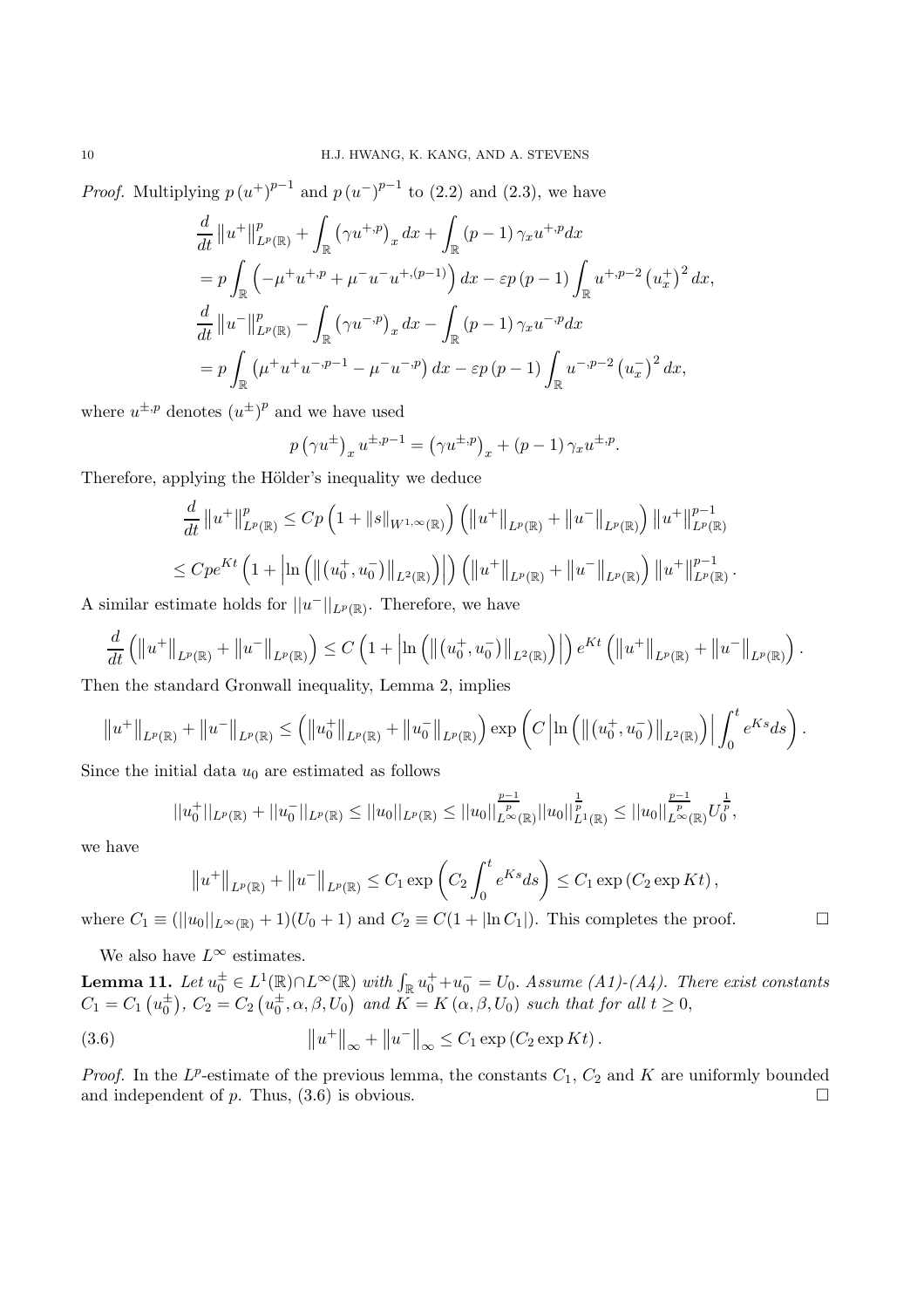# 4.  $W^{k,p}$ -ESTIMATES

In this section, we study  $L^p$ -estimates for all higher derivatives of  $u^{\pm}$ . We first present standard regularity estimates for parabolic equations without proof. For conveninence, we denote  $u_x^+ = v^+$  and  $u_x^- = v^-$ .

**Lemma 12.** *There exists a constant*  $C = C(p)$  *such that for all*  $1 < p < \infty$ ,

$$
||s_{tx}||_{L^p(\Omega_t)} + ||s_{xxx}||_{L^p(\Omega_t)} + ||s_x||_{L^p(\Omega_t)} \leq C(||v^+||_{L^p(\Omega_t)} + ||v^-||_{L^p(\Omega_t)}).
$$

**Lemma 13.** Let  $u^{\pm}$ , s be solutions of (2.2)-(2.5) and let the initial data fulfill  $u_{0x}^{\pm} \in L^2$  Then  $(u_x^+, u_x^-)$ *exists globally in*  $C([0,\infty), L^2(\mathbb{R}))$  *and*  $(u_x^+, u_x^-)$  *satisfies* 

$$
\left\| (u_x^+, u_x^-) \right\|_{L^2(\mathbb{R})} \leq \left\| (u_{0x}^+, u_{0x}^-) \right\|_{L^2(\mathbb{R})} + C \exp \left( C \exp \left( C \exp Kt \right) \right),
$$

*where*  $C = C(\alpha, \beta, U_0)$ ,  $K = K(\alpha, \beta, U_0)$ .

*Proof.* From  $(2.2)$  and  $(2.3)$ , we obtain

(4.1) 
$$
v_t^+ - \varepsilon v_{xx}^+ + (\gamma v^+)_x = -(\gamma_x u^+)_x + (-\mu^+ u^+ + \mu^- u^-)_x
$$

(4.2) 
$$
v_t^- - \varepsilon v_{xx}^- - (\gamma v^-)_x = (\gamma_x u^-)_x + (\mu^+ u^+ - \mu^- u^-)_x
$$

Multiplying  $v^+$  and  $v^-$  to (4.1) and (4.2) respectively, we have

$$
\frac{1}{2} \int_{\mathbb{R}} |v^{+}(\cdot,t)|^{2} dx = \frac{1}{2} \int_{\mathbb{R}} |v^{+}(\cdot,0)|^{2} dx + \int_{0}^{t} \int_{\mathbb{R}} v_{t}^{+}v^{+} dx \n= \frac{1}{2} \int_{\mathbb{R}} |v^{+}(\cdot,0)|^{2} dx + \int_{0}^{t} \int_{\mathbb{R}} \gamma v^{+}v_{x}^{+} dx - \int_{0}^{t} \int_{\mathbb{R}} (\gamma_{x}u^{+})_{x}v^{+} dx \n+ \int_{0}^{t} \int_{\mathbb{R}} (-\mu^{+}u^{+} + \mu^{-}u^{-})_{x}v^{+} dx ds - \varepsilon \int_{0}^{t} \int_{\mathbb{R}} |v_{x}^{+}(\cdot,s)|^{2} dx ds \n= \frac{1}{2} \int_{\mathbb{R}} |v^{+}(\cdot,0)|^{2} dx + \int_{0}^{t} \int_{\mathbb{R}} -\gamma_{x} \frac{|v^{+}|^{2}}{2} dx ds - \int_{0}^{t} \int_{\mathbb{R}} [\gamma_{xx}u^{+}v^{+} + \gamma_{x}|v^{+}|^{2}] dx ds \n+ \int_{0}^{t} \int_{\mathbb{R}} [-\mu^{+}|v^{+}|^{2} + \mu^{-}v^{-}v^{+} - \mu_{x}^{+}u^{+}v^{+} + \mu_{x}^{-}u^{-}v^{+}] dx ds - \varepsilon \int_{0}^{t} \int_{\mathbb{R}} |v_{x}^{+}(\cdot,s)|^{2} dx ds \n\leq \frac{1}{2} \int_{\mathbb{R}} |v^{+}(\cdot,0)|^{2} dx + C ||\gamma'||_{L^{\infty}} ||s_{x}||_{L^{\infty}(\mathbb{R})} \int_{0}^{t} \int_{\mathbb{R}} |v^{+}|^{2} dx ds \n+ C (||\mu^{+}||_{L^{\infty}} + ||\mu^{-}||_{L^{\infty}}) \int_{0}^{t} \int_{\mathbb{R}} |v^{+}|^{2} + |v^{-}|^{2} dx ds \n+ C (||u^{+}||_{L^{\infty}(\mathbb{R})} + ||u^{-}||_{L^{\infty}(\mathbb{R})}) \int_{0}^{t} \int_{\mathbb{R}} |v^{+}|^{2}
$$

Note that

$$
|\gamma_{xx}| \le ||\gamma'||_{L^{\infty}} |s_{xx}| + ||\gamma''||_{L^{\infty}} |s_x|^2,
$$
  

$$
|\mu_x^+| \le ||D_j\mu||_{L^{\infty}} (|s_x| + |s_{xx}| + |s_{xxx}| + |s_{tx}|).
$$

Here, as in Lemma 12, we use the following  $L^2$ -estimate for s.

$$
||s_{tx}||_{L^2(\Omega_t)} + ||s_{xxx}||_{L^2(\Omega_t)} + ||s_x||_{L^2(\Omega_t)} \leq C (||v^+||_{L^2(\Omega_t)} + ||v^-||_{L^2(\Omega_t)}).
$$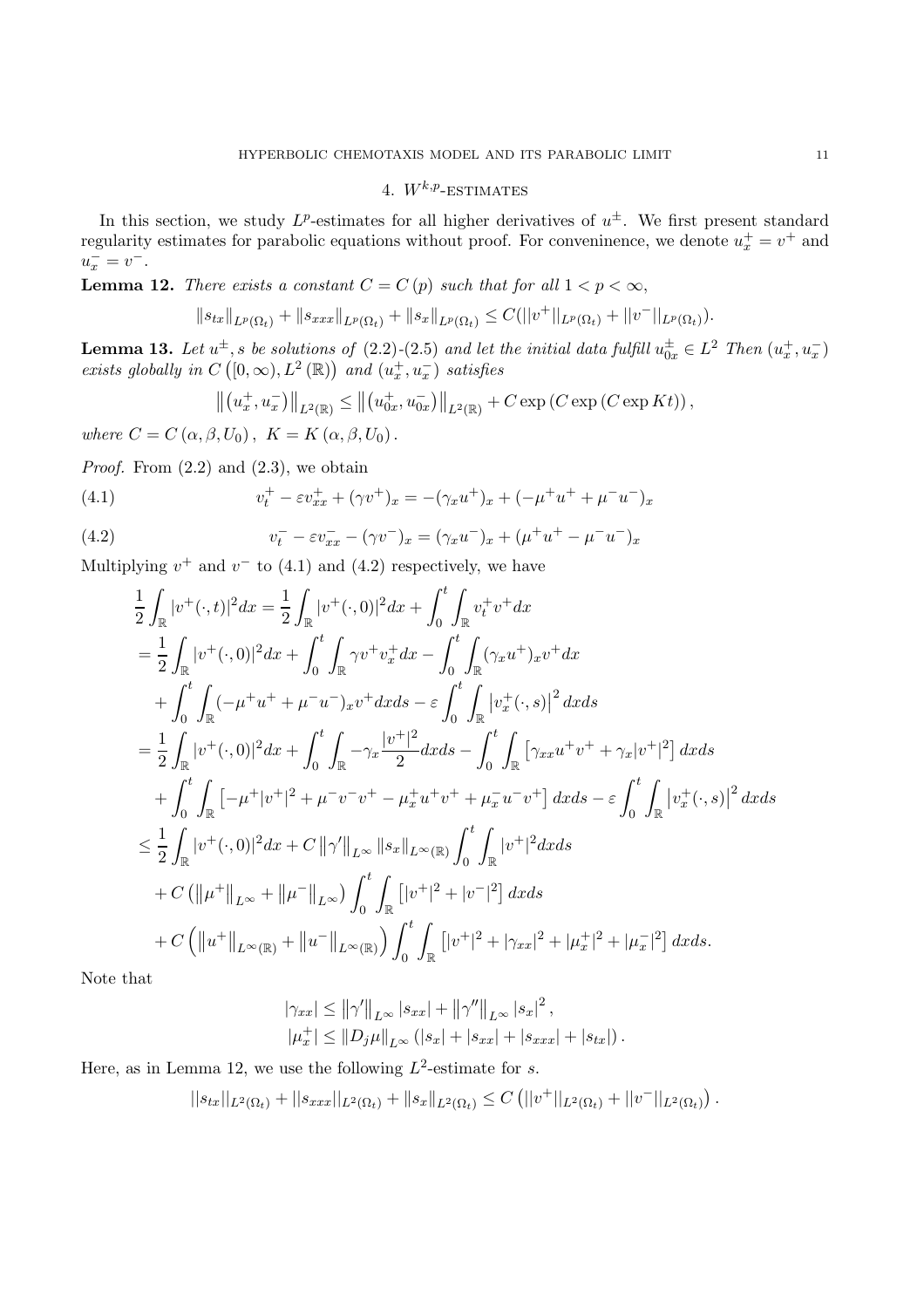For  $s_{xx}$ , we have from Lemma 3 and Lemma 10,

$$
||s_{xx}||_{L^2(\Omega_t)} \leq C ||u||_{L^2(\Omega_t)} \leq C \exp(C \exp Kt).
$$

By Corollary 1 and Lemma 11, we have

$$
||s_x||_{L^{\infty}(\mathbb{R})} \le Ce^{Kt}, \qquad ||u^{\pm}||_{L^{\infty}(\mathbb{R})} \le C \exp(C \exp Kt).
$$

Therefore

$$
\int_{\mathbb{R}} |v^+(\cdot,t)|^2 dx \le \int_{\mathbb{R}} |v^+(\cdot,0)|^2 dx + C \exp(C \exp Kt)
$$
  
+ 
$$
C \exp(C \exp Kt) \int_0^t \int_{\mathbb{R}} \left[ |v^+|^2 + |v^-|^2 \right] dx ds.
$$

In a similar manner, we deduce

$$
\int_{\mathbb{R}} |v^{-}(\cdot,t)|^{2} \leq \int_{\mathbb{R}} |v^{+}(\cdot,0)|^{2} + C \exp(C \exp Kt)
$$

$$
+ C \exp(C \exp Kt) \int_{0}^{t} \int_{\mathbb{R}} \left[ |v^{+}|^{2} + |v^{-}|^{2} \right] dx ds.
$$

Gronwall's inequality, Lemma 2, implies that

$$
\left\| \left( u_x^+, u_x^- \right) \right\|_{L^2(\mathbb{R})} \le \left\| \left( u_{0x}^+, u_{0x}^- \right) \right\|_{L^2(\mathbb{R})} + C \exp \left( C \exp \left( C \exp Kt \right) \right).
$$

This completes the proof.  $\Box$ 

Next we show  $W^{1,p}$  estimates.

**Lemma 14.** Let  $2 \leq p < \infty$ . Let  $u^{\pm}$ , s be solutions of (2.2)–(2.5) and  $u_{0x}^{\pm} \in L^p$ . Then  $(u_x^+, u_x^-)$  from  $(2.2,2.3,2.4)$  exist globally in  $C([0,\infty), L^p(\mathbb{R}))$  and satisfy

$$
\left\| \left( u_x^+, u_x^- \right) \right\|_{L^p(\mathbb{R})} \le \left\| \left( u_{0x}^+, u_{0x}^- \right) \right\|_{L^p(\mathbb{R})} + C_p \exp \left( C_p \exp \left( C \exp Kt \right) \right),
$$

*where*  $K = K(\alpha, \beta, U_0)$ ,  $C = C(\alpha, \beta, U_0)$  *and*  $C_p = C(\alpha, \beta, U_0, p)$ .

*Proof.* We multiply  $pv^{+,p-1}$  and  $pv^{-,p-1}$  to (4.1) and (4.2) respectively. Then we have

$$
||v^+||_{L^p(\mathbb{R})}^p = ||v^+(0)||_{L^p(\mathbb{R})}^p - \int_0^t \int_{\mathbb{R}} \left[ (\gamma v^{+,p})_x - (p-1)\gamma_x v^{+,p} \right] dx ds
$$
  

$$
- \int_0^t \int_{\mathbb{R}} (\gamma_{xx} u^+ + \gamma_x v^+) p v^{+,p-1} dx ds + \int_0^t \int_{\mathbb{R}} (\mu_x^+ u^+ + \mu_x^- u^-) p v^{+,p-1} dx ds
$$
  

$$
+ \int_0^t \int_{\mathbb{R}} (\mu^+ v^+ + \mu^- v^-) p v^{+,p-1} dx ds.
$$

Using the following estimates

$$
||\gamma_{xx}||_{L^p(\Omega_t)} + ||\mu_x^+||_{L^p(\Omega_t)} + ||\mu_x^-||_{L^p(\Omega_t)} \leq C_p e^{Kt} (||v^+||_{L^p(\Omega_t)} + ||v^-||_{L^p(\Omega_t)} + ||u||_{L^p(\Omega_t)}),
$$
  

$$
||\gamma_x||_{L^{\infty}(\mathbb{R})} \leq Ce^{Kt}, ||u^{\pm}||_{L^{\infty}(\mathbb{R})} \leq C \exp(C \exp Kt),
$$

we have

$$
||v^+||^p_{L^p(\mathbb{R})} \le ||v^+(0)||^p_{L^p(\mathbb{R})} + C_p \exp(C \exp Kt)
$$
  
+  $C_p \exp(C \exp Kt) \int_0^t ||v^+||^p_{L^p(\mathbb{R})} + ||v^-||^p_{L^p(\mathbb{R})} ds.$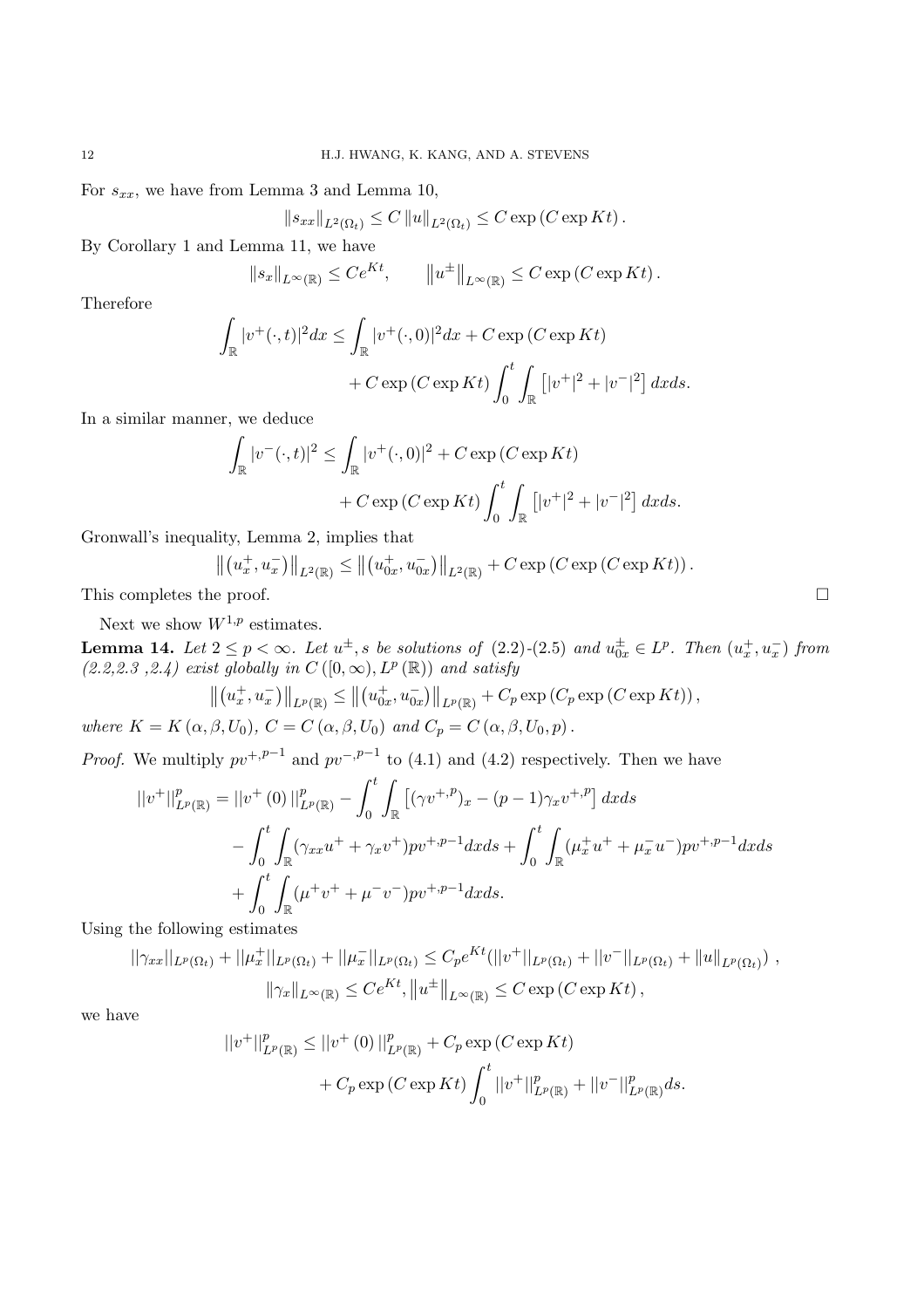Similarly, we get the same estimate for  $v^-$ , and thus

$$
||v^+||^p_{L^p(\mathbb{R})} + ||v^+||^p_{L^p(\mathbb{R})} \le ||v^+(0)||^p_{L^p(\mathbb{R})} + ||v^-(0)||^p_{L^p(\mathbb{R})} + C_p \exp(C \exp Kt) + C_p \exp(C \exp Kt) \int_0^t \left[ ||v^+||^p_{L^p(\mathbb{R})} + ||v^-||^p_{L^p(\mathbb{R})} \right] ds.
$$

Gronwall's inequality, Lemma 2, implies  $v^{\pm} = u_x^{\pm}$  is  $L^p$ . Thus the proof is complete.

For simplicity, we denote by  $w_k$  the k-th spatial derivative of w. We present  $W^{k,p}$ –estimates of  $u^{\pm}$ where  $k \geq 2$  is an integer and  $2 \leq p < \infty$ .

**Lemma 15.** *Let*  $2 \le p < \infty$ *. Let*  $u^{\pm}$ , *s be solutions of* (2.2)*-*(2.5) *and initial data*  $u_{0k}^{\pm} \in L^p(\mathbb{R})$ *. Then*  $(u_k^+, u_k^-)$  exists globally in  $C([0, \infty), L^p(\mathbb{R}))$  and  $(u_k^+, u_k^-)$  satisfies

$$
\left\|\left(u_k^+, u_k^-\right)\right\|_{L^p(\mathbb{R})} \leq \left\|\left(u_{0k}^+, u_{0k}^-\right)\right\|_{L^p(\mathbb{R})} + C_p \exp\left(\frac{\cdots C \exp Kt}{k}\right),
$$

*where*  $K = K(\alpha, \beta, U_0)$  *and*  $C = C(\alpha, \beta, U_0, k)$  *and*  $C_p = C(\alpha, \beta, U_0, p, k)$ .

*Proof.* We take the k-th derivative repeatedly of equations  $(1.1)$  - $(1.2)$  and obtain

(4.3)  

$$
u_{k,t}^{+} = -(\gamma u^{+})_{k+1} + (-\mu^{+} u^{+} + \mu^{-} u^{-})_{k}
$$

$$
= -\sum_{l=0}^{k+1} {k+1 \choose l} \gamma_{l} u_{k+1-l}^{+} + \sum_{l=0}^{k} {k \choose l} \mu_{l}^{\pm} u_{k-l}^{\pm},
$$

$$
u_{k,t}^{-} = (\gamma u^{-})_{k+1} + (\mu^{+} u^{+} - \mu^{-} u^{-})_{k}
$$

$$
= -\sum_{l=0}^{k+1} {k+1 \choose l} \gamma_{l} u_{k+1-l}^{-} \pm \sum_{l=0}^{k} {k \choose l} \mu_{l}^{\pm} u_{k-l}^{\pm}.
$$

We note that

$$
\|\gamma_x\|_{L^{\infty}(\mathbb{R})} \leq C \left(1 + \|s\|_{W^{1,\infty}(\mathbb{R})}\right) \leq C \exp Kt,
$$
  

$$
\|\mu\|_{L^{\infty}(\mathbb{R})} \leq C \left(1 + \|s\|_{W^{1,\infty}(\mathbb{R})}\right) \leq C \exp Kt.
$$

By induction we deduce for  $l \geq 2$ ,

$$
\|\gamma_l\|_{L^q(\Omega_t)} \leq C \sum_{j=1}^l \|s\|_{l+1-j,jq}^j \leq C \exp\left(\frac{\cdots}{l-2} C \exp Kt\right).
$$

Similarly, we get for  $l \geq 1$ ,

(4.4) 
$$
\|\mu_l^{\pm}\|_{L^q(\Omega_t)} \leq C \left( \|u_l\|_{L^q(\mathbb{R})} + \exp \left( \underbrace{\cdots}_{l-1} C \exp Kt \right) \right).
$$

The estimate in (4.4) is obtained from the dependence of  $\mu$  on derivatives of s up to  $s_{xx}$  and from (3.1). Multiplying  $p\hat{u}_k^{\pm, p-1}$  to (4.3), integrating with respect to x and t and using induction on k, the left-hand-side reads  $\int_{\mathbb{R}} |u_k^+(\cdot,t)|^2 dx - \int_{\mathbb{R}} |u_k^+(\cdot,0)|^2 dx$ . We now estimate the right-hand-side term by term: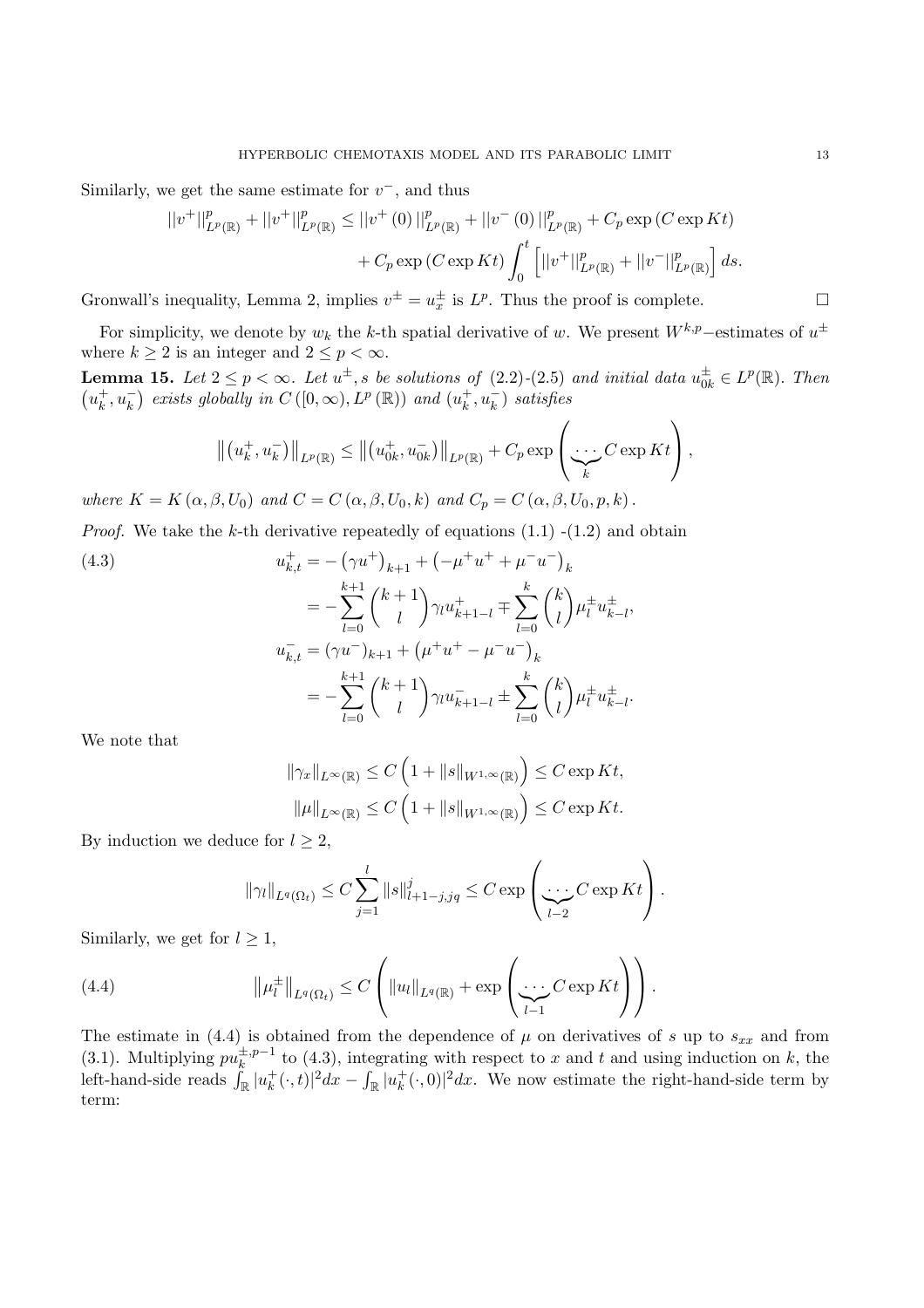$$
\begin{aligned}\n\bullet \quad l &= 0: \\
& p \int_{0}^{t} \int \gamma u_{k+1}^{+} u_{k}^{+,p-1} dx ds = -\int_{0}^{t} \int \gamma_{x} \left| u_{k}^{+} \right|^{p} dx ds \leq C \exp\left(Kt\right) \left\| u_{k}^{+} \right\|_{L^{p}(\mathbb{R})}^{p}, \\
& p \int_{0}^{t} \int \mu^{\pm} u_{k}^{\pm} u_{k}^{+,p-1} dx ds \leq C \exp\left(Kt\right) \left\| (u_{k}^{+}, u_{k}^{-}) \right\|_{L^{p}(\mathbb{R})}^{p} . \\
& \bullet \quad l = 1: \\
& p \int_{0}^{t} \int \gamma_{1} u_{k}^{+} u_{k}^{+,p-1} dx ds \leq C \exp\left(Kt\right) \left\| u_{k}^{+} \right\|_{L^{p}(\mathbb{R})}^{p}, \\
& p \int_{0}^{t} \int \mu_{1}^{\pm} u_{k-1}^{\pm} u_{k}^{+,p-1} dx ds \leq C \left\| \mu_{1}^{\pm} \right\|_{L^{2p}(\mathbb{R})} \left\| u_{k-1}^{\pm} \right\|_{L^{2p}} \left\| u_{k}^{+,p-1} \right\|_{L^{p/(p-1)}} \\
&\leq C \exp\left(\sum_{k=1}^{N} C \exp Kt\right) \left\| u_{k}^{+} \right\|_{L^{p}(\mathbb{R})}^{p-1},\n\end{aligned}
$$

where we used the induction on  $k-1$  with  $2p$ .

- $2 \leq l \leq k-1$ : the same method as in (4.5) applies
- $l = k$ : For the term with  $\gamma_k$ , the same method applies. For the term with  $\mu_k^{\pm}$ , we have

$$
p \int_0^t \int \mu_k^{\pm} u^{\pm} u_k^{+,p-1} dx ds \le C \|u^{\pm}\|_{L^{\infty}(\mathbb{R})} \| \mu_k^{\pm} \|_{L^p(\mathbb{R})} \| u_k^{+,p-1}\|_{L^{p/(p-1)}}
$$
  

$$
\le C \exp \left( \underbrace{\cdots}_{k-1} C \exp Kt \right) \| (u_k^+, u_k^-) \|_{L^p(\mathbb{R})}^{p-1}
$$
  
+ C  $\| (u_k^+, u_k^-) \|_{L^p(\mathbb{R})}^p.$ 

•  $l = k + 1$ : We can deal with this case in a similar way.

The terms with  $u^-$  can be estimated similarly. Therefore, by applying Gronwall's inequality, we complete the proof.  $\Box$ 

Taking a similar procedure as given in [11, see page 188-190] we can also obtain  $W^{1,1}$  estimates. The difference is that we use boundedness of  $||u^{\pm}||_{L^2}$  and the  $L^2$  norms of the derivatives of the chemical signal s, which are bounded by  $||u^{\pm}||_{W^{1,2}}$ . Similarly, we can have  $W^{k,1}$  estimates. To sum up, we have **Lemma 16.** *Let*  $u^{\pm}$ , *s be solutions of* (2.2)*-*(2.5) *and the initial data*  $u_{0k}^{\pm} \in L^p(\mathbb{R})$ *. Let*  $1 \leq p < \infty$ *. There exists a constant*  $C = C(\alpha, \beta, U_0, k, p, T)$  *such that for all*  $t \in [0, T]$ 

$$
||u_k^+||_{L^p(\mathbb{R})} + ||u_k^-||_{L^p(\mathbb{R})} \leq C.
$$

By standard embedding arguments, we finally have

**Theorem 1.** Let  $0 < T \leq \infty$  and  $\Omega_T = \mathbb{R} \times (0,T)$ . Suppose that  $u_0^{\pm} \in W^{k,p}(\mathbb{R})$  for all  $k \geq 0$  and all  $1 \leq p \leq \infty$ . Then we have for  $(2.2)-(2.5)$  a solution  $(u^{\varepsilon+}, u^{\varepsilon-}, s^{\varepsilon}) \in [C([0, T), W^{k,p}(\mathbb{R}))]^{3}$  for all  $k \geq 0$  and  $1 \leq p \leq \infty$ , where the bound is independent of  $\varepsilon$  in  $[C([0,T), W^{k,p}(\mathbb{R}))]$ <sup>3</sup> for each k and  $p$ .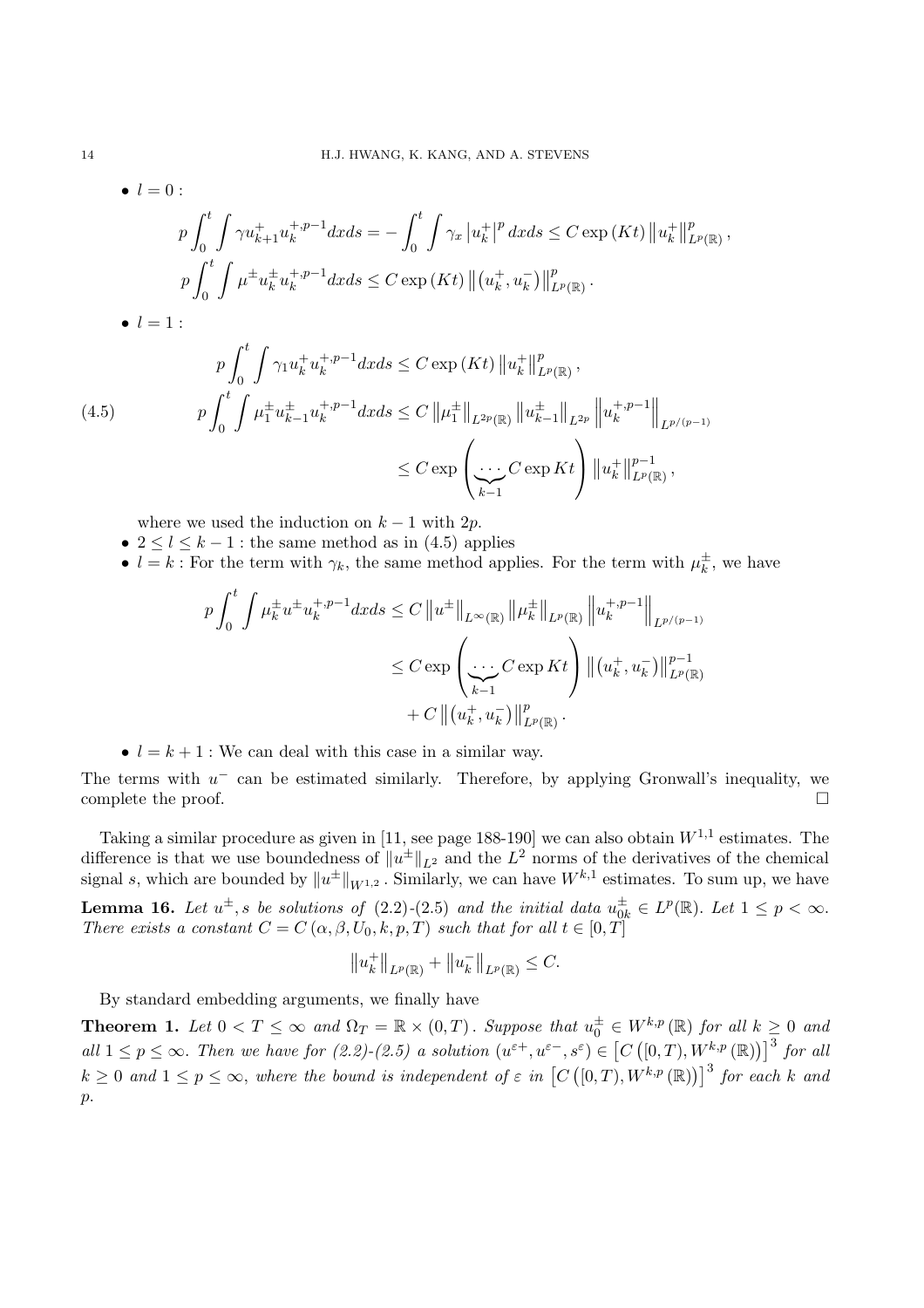## 5. THE VANISHING VISCOSITY LIMIT,  $\varepsilon \to 0$

Now we are back to the notation  $u^{\varepsilon+}, u^{\varepsilon-}, s^{\varepsilon}$ .

**Lemma 17.** Let  $0 < T < \infty$  and  $\Omega_T = \mathbb{R} \times (0,T)$  then there exists a  $s(x,t) \in C^{k,\delta}(\overline{\Omega}_T)$  with  $s_t(x,t) \in C^{k-2,\delta}(\bar{\Omega}_T)$  for any small  $\delta > 0$  and all  $k \geq 2$  such that

$$
s^{\varepsilon_m}(x,t) \to s(x,t) \quad in \; C^{k,\delta}(\bar{\Omega}_T) ,
$$
  

$$
s^{\varepsilon_m}_t(\cdot,t) \to s_t(\cdot,t) \; in \; C^{k-2,\delta}(\bar{\Omega}_T)
$$

 $for \; some \; sequence \; \varepsilon_m \to 0 \; with \; s(x,t) \in W^{k+1,p}(\bar{\Omega}_T) \cap W^{k,\infty}(\bar{\Omega}_T) \; and \; s_t(x,t) \in W^{k-1,p}(\bar{\Omega}_T) \cap W^{k,p}(\bar{\Omega}_T)$  $W^{k-2,\infty}(\bar{\Omega}_T)$  for all  $1 \leq p \leq \infty$  and all  $k \geq 2$ .

*Proof.* By Theorem 1,  $\{s^{\varepsilon}(x,t)\}$  is bounded in  $W^{k+1,p}(\bar{\Omega}_T)$  and  $\{s^{\varepsilon}_t(x,t)\}$  in  $W^{k-1,p}(\bar{\Omega}_T)$ ,  $1 \leq p < \infty$ , and  $0 < \varepsilon < 1$ . Since the embeddings  $W^{k+1,p} \to C^{k,\delta}$  and  $W^{k-1,p} \to C^{k-2,\delta}$  are compact, there is a convergent subsequence. Moreover, all the previous estimates, which are independent of  $\varepsilon$  imply the spaces which s and  $s_t$  belong to.

Now we are ready to prove our main result:

**Proof of Main Theorem** By Theorem 1, we have for all  $0 < \varepsilon \leq 1$  and all  $T > 0$  a classical solution  $(u^{\varepsilon+}, u^{\varepsilon-}, s^{\varepsilon})$  of the parabolic-parabolic Cauchy problem  $(2.2)-(2.4)$ . We consider for  $m \in \mathbb{N}$ a sequence  $\varepsilon_m$  as in the previous Lemma. Similar arguments apply to  $\{u^{\varepsilon_m \pm}\}\$  which are bounded in  $W^{k,p}$  for all  $k \geq 0$  and  $1 \leq p \leq \infty$ . Since for any small  $\delta > 0$  the embedding  $W^{k,p} \subset C^{k-1,\delta}$  is compact, we further extract a subsequence  $\varepsilon_{m_k}$  with  $\varepsilon_{m_k} \to \infty$  from  $\{\varepsilon_m\}$  such that  $u^{\varepsilon_{m_k}\pm} \to u^{\pm}$  in  $C^{k-1,\delta}(\bar{\Omega}_T)$ . For convenience, we denote  $\{u^{\varepsilon_m+}, u^{\varepsilon_m-}, s^{\varepsilon_m}\}$  as the convergent subsequence. We now show that the limit  $\{u^+, u^-, s\}$  of  $\{u^{\varepsilon_m+}, u^{\varepsilon_m-}, s^{\varepsilon_m}\}\$  is the desired classical solution of the original hyperbolic-parabolic Cauchy problem (1.1)- (1.4). By the smoothness of  $\gamma$ ,  $\mu^{\pm}$  and the convergence of  $u^{\varepsilon_m \pm}$  and  $s^{\varepsilon_m}$  to  $u^{\pm}$  and s respectively in the Hölder spaces  $C^{k,\delta}(\bar{\Omega}_T), (u^+, u^-, s)$  clearly satisfies (1.1)-(1.3). Since  $u^{\varepsilon_m \pm}$  and  $s^{\varepsilon_m}$  converge in  $C^{\delta}$  to  $u^{\pm}$  and s,  $u^{\pm}$  and s satisfy the initial conditions (1.4) and (2.1). A priori estimates imply that  $(u^+, u^-, s) \in [W^{k,p}(\bar{\Omega}_T)]^3$  for all  $k \geq 0$  and all  $1 \leq p \leq \infty$ .  $\Box$ **Remark 2.** *Every estimate works in a similar way for the stationary case with dependence of the*

*turning rates*  $\mu^{\pm} = \mu^{\pm} (s, s_t, s_x, s_{xx})$  *also on the highest derivative*  $s_{xx}$  *and the temporal gradient*  $s_t$  *of* s*. Thus we also have global classical solutions in the case, which covers and is even a stronger result than in* [11].

**Remark 3.** *So far we have considered the system* (1.1) $-(1.4)$  *for*  $\beta > 0$ *. As mentioned at the beginning, the case*  $\beta = 0$  *can be proved by slight modification of our arguments. One minor change, in case*  $\beta = 0$ , *will be the*  $L^\infty$ -estimate of s in Lemma 4, which should be replaced by

(5.1) 
$$
||s||_{L^{\infty}(\mathbb{R})} \leq C(\alpha) t^{\frac{1}{2}} ||u_0||_{L^{1}(\mathbb{R})}.
$$

*Indeed, using the Fourier transform of the heat kernel, we have*

$$
\int_{-\infty}^{\infty} |\hat{s}(\xi, t)| d\xi \leq \alpha \sup_{0 \leq \tau \leq t} ||\hat{u}||_{L^{\infty}(\mathbb{R})} \int_{0}^{t} \int_{-\infty}^{\infty} e^{-(t-\tau)4\xi^{2}} d\xi d\tau \leq C(\alpha) t^{\frac{1}{2}} \sup_{0 \leq \tau \leq t} ||\hat{u}||_{L^{\infty}(\mathbb{R})},
$$

*where we used the change of variables in the last inequality. The above calculation automatically implies* (5.1). To prove our main result for the case  $\beta = 0$  needs simple modifications, like the one *above. But since these are obvious, we omit the details.*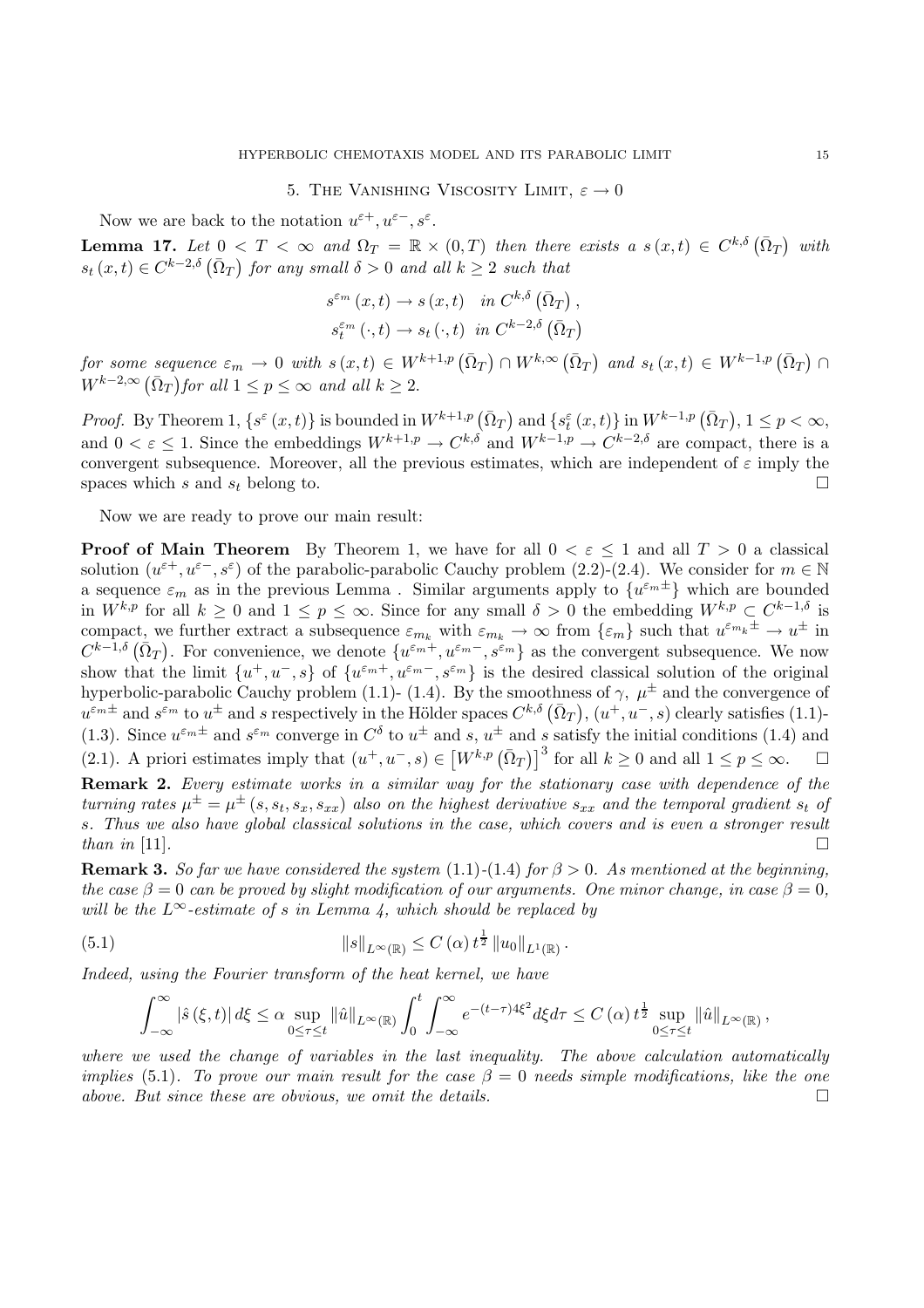## 16 H.J. HWANG, K. KANG, AND A. STEVENS

## 6. The Parabolic limit

In [12] a formal parabolic limit was derived from the general hyperbolic model for chemotaxis. Similar to considerations done for higher dimensional analoga of this model, compare [2, 3, 10], in this section we rigorously derive a parabolic Keller-Segel type system in one dimension from the kinetic model where  $\gamma$  is assumed to be constant.

$$
u_t^+ + \gamma u_x^+ = -\mu^+(s, s_t, s_x, s_{xx})u^+ + \mu^-(s, s_t, s_x, s_{xx})u^-
$$
  

$$
u_t^- - \gamma u_x^- = \mu^+(s, s_t, s_x, s_{xx})u^+ - \mu^-(s, s_t, s_x, s_{xx})u^-
$$

coupled with the equation for the chemotactic signal (1.3). Using a diffusive scaling of time and space, the kinetic equations in non-dimensional form become

(6.1) 
$$
u_t^{\epsilon+} + \epsilon^{-1} \gamma u_x^{\epsilon+} = -\epsilon^{-2} \mu^+(s^\epsilon, s_t^\epsilon, s_x^\epsilon, s_{xx}^\epsilon) u^{\epsilon+} + \epsilon^{-2} \mu^-(s^\epsilon, s_t^\epsilon, s_x^\epsilon, s_{xx}^\epsilon) u^{\epsilon-}
$$

(6.2) 
$$
u_t^{\epsilon-} - \epsilon^{-1} \gamma u_x^{\epsilon-} = \epsilon^{-2} \mu^+(s^{\epsilon}, s_t^{\epsilon}, s_x^{\epsilon}, s_{xx}^{\epsilon}) u^{\epsilon+} - \epsilon^{-2} \mu^-(s^{\epsilon}, s_t^{\epsilon}, s_x^{\epsilon}, s_{xx}^{\epsilon}) u^{\epsilon-}
$$

(6.3) 
$$
s_t^{\epsilon} - \Delta s^{\epsilon} = -\beta s^{\epsilon} + \alpha u^{\epsilon}.
$$

(6.4) 
$$
u^{\epsilon}(\cdot,0) = u_0, \qquad s^{\epsilon}(\cdot,0) = s_0,
$$

where  $\epsilon$  is a non-dimensional small parameter. Here we note that  $u^{\epsilon}$  is regular for each fixed  $\epsilon > 0$ under the assumptions (**A2**) and (**A3**). Let  $\xi = \mu^+ - \mu^-$  and  $\eta = \mu^+ + \mu^-$ . Then by adding and subtracting  $(6.1)$  and  $(6.2)$ , we obtain

(6.5) 
$$
u_t^{\epsilon} + \epsilon^{-1} \gamma v_x^{\epsilon} = 0, \qquad v_t^{\epsilon} + \epsilon^{-1} \gamma u_x^{\epsilon} = -\epsilon^{-2} \xi u^{\epsilon} - \epsilon^{-2} \eta v^{\epsilon},
$$

where  $u^{\epsilon} = u^{\epsilon+} + u^{\epsilon-}$  and  $v^{\epsilon} = u^{\epsilon+} - u^{\epsilon-}$ . The following analysis is based on an asymptotic expansion of the turning rates  $\mu^{\pm} = \mu^{(0)\pm} + \epsilon \mu^{(1)\pm} + \epsilon^2 \mu^{(2)\pm} + O(\epsilon^3)$ . Our goal is, to derive equations for the leading order terms of  $u^{\epsilon} = u^{(0)} + \epsilon u^{(1)} + \epsilon^2 u^{(2)} + O(\epsilon^3)$ ,  $v^{\epsilon} = v^{(0)} + \epsilon v^{(1)} + \epsilon^2 v^{(2)} + O(\epsilon^3)$ , and  $s^{\epsilon} = s^{(0)} + \epsilon s^{(1)} + \epsilon^2 s^{(2)} + O(\epsilon^3)$ . Due to our definition, we have  $\xi = \xi^{(0)} + \epsilon \xi^{(1)} + \epsilon^2 \xi^{(2)} + O(\epsilon^3)$ , where  $\xi^{(0)} = 0$ ,  $\xi^{(1)} = 2\mu^{(1)+}$ ,  $\xi^{(2)} = \mu^{(2)+} - \mu^{(2)-}$ , and  $\eta = \eta^{(0)} + \epsilon \eta^{(1)} + \epsilon^2 \eta^{(2)} + O(\epsilon^3)$ , where  $\eta^{(0)} = 2\mu^{(0)+}$ ,  $\eta^{(1)} = 0$ ,  $\eta^{(2)} = \mu^{(2)+} + \mu^{(2)-}$ . Before proceeding further, we give some structure conditions on the turning rates  $\mu^{\pm}$ .

**Assumption 1.** *The leading order terms*  $\mu^{(0)\pm}$  *are balanced and strictly positive, and the first order term*  $\mu^{(1)\pm}$  *have opposite sign* 

$$
\mu^{(0)+} = \mu^{(0)-} > C > 0, \qquad \mu^{(1)+} = -\mu^{(1)-},
$$

*where* C *is a positive constant. Moreover, there exist constants*  $C_1, C_2 > 0$  *such that* 

(6.6) 
$$
0 < C_1 \leq \mu^{\pm}(s, s_x, s_{xx}, s_t) \leq C_2(1 + s(x, t) + s(x + \epsilon \gamma, t) + s(x - \epsilon \gamma, t) + |s_x(x, t)|)
$$
  
for any  $(x, t) \in \mathbb{R} \times \mathbb{R}^+$  and  $s \in L^{\infty}_{loc}(W^{1, \infty}(\mathbb{R}))$ .

We first derive the Keller-Segel type system formally from  $(6.1)$  and  $(6.2)$  for  $\epsilon \to 0$ . For convenience we define  $\mu_0 \equiv \mu^{(0)+}$  and  $\mu_1 \equiv \mu^{(1)+}$ . Comparing the coefficients of  $\epsilon^{-2}$  in the second equation of  $(6.5)$ , we have

$$
-\xi^{(0)}u^{(0)} - \eta^{(0)}v^{(0)} = 0.
$$

Therefore, since  $\xi^{(0)} = 0$  and  $\eta^{(0)} = 2\mu_0 > 0$ , we have  $v^{(0)} = 0$ . Comparing the coefficients of  $\epsilon^{-1}$  in the second equation of (6.5), we get

(6.7) 
$$
v^{(1)} = -\frac{\xi^{(1)}}{\eta^{(0)}} u^{(0)} - \frac{\gamma}{\eta^{(0)}} u_x^{(0)}.
$$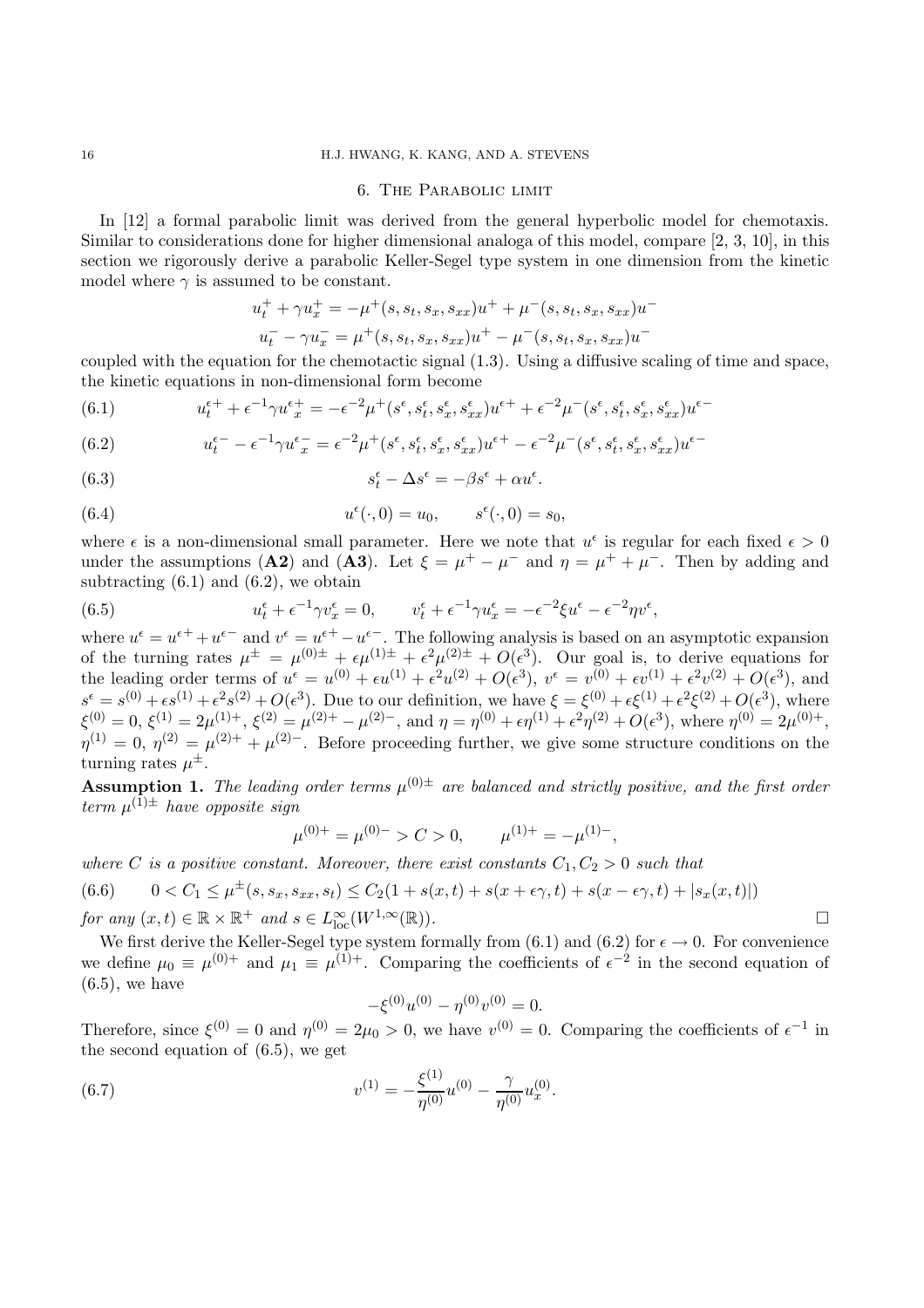Now we consider the zero order terms in both equations of (6.5). After simple computations, we have

(6.8) 
$$
0 = u_t^{(0)} + \gamma v_x^{(1)}, \qquad \eta^{(0)} v^{(2)} = -\xi^{(2)} u^{(0)} - \xi^{(1)} u^{(1)} - \gamma u_x^{(1)}.
$$

Due to  $(6.7)$  and the first equation in  $(6.8)$ , the diffusion limit reads

$$
0 = u_t^{(0)} + \gamma v_x^{(1)} = u_t^{(0)} - \gamma \left(\frac{\xi^{(1)}}{\eta^{(0)}} u^{(0)} + \frac{\gamma}{\eta^{(0)}} u_x^{(0)}\right) x = u_t^{(0)} - \gamma \left(\frac{\mu_1}{\mu_0} u^{(0)} + \frac{\gamma}{2\mu_0} u_x^{(0)}\right) x.
$$

For the second equation in (6.8) we use  $u_t^{(1)} + \gamma v_x^{(2)} = 0$  from (6.5). By taking the derivative with respect to x of the second equation of  $(6.8)$ , we have

$$
v_x^{(2)} = -\left(\frac{\xi^{(2)}}{\eta^{(0)}}u^{(0)}\right)_x - \left(\frac{\xi^{(1)}}{\eta^{(0)}}u^{(1)}\right)_x - \left(\frac{\gamma}{\eta^{(0)}}u_x^{(1)}\right)_x.
$$

Using  $\gamma v_x^{(2)} = -u_t^{(1)}$ , we obtain

$$
u_t^{(1)} = \gamma \left(\frac{\xi^{(2)}}{\eta^{(0)}} u^{(0)}\right)_x + \gamma \left(\frac{\xi^{(1)}}{\eta^{(0)}} u^{(1)}\right)_x + \gamma^2 \left(\frac{u_x^{(1)}}{\eta^{(0)}}\right)_x.
$$

Note that this equation is non-degenerate second order parabolic equation with smooth coefficients, because we proved that  $u^{\epsilon}$  and  $s^{\epsilon}$  are regular for each  $\epsilon > 0$  in the previous sections and  $\eta^{(0)} > 0$ , see Assumption 1. Therefore,  $u^{(1)}$  can be solved, which implies that  $v^{(2)}$  can be automatically recovered from (6.8). Equation (6) compares exactly to (6) in case  $\xi^{(2)} = 0$ . To sum up, the formal parabolic limit leads to

(6.9) 
$$
u_t^{(0)} = (Du_x^{(0)})_x + (\mathcal{H}u^{(0)})_x,
$$

where the diffusion coefficient  $D$  and the drift coefficient  $\mathcal H$  are

(6.10) 
$$
D = \frac{\gamma^2}{\eta^{(0)}(s^{(0)}, s_t^{(0)}, s_x^{(0)}, s_{xx}^{(0)})} = \frac{\gamma^2}{2\mu_0(s^{(0)}, s_t^{(0)}, s_x^{(0)}, s_{xx}^{(0)})},
$$

(6.11) 
$$
\mathcal{H} = \gamma \frac{\xi^{(1)}(s^{(0)}, s_t^{(0)}, s_x^{(0)}, s_{xx}^{(0)})}{\eta^{(0)}(s^{(0)}, s_t^{(0)}, s_x^{(0)}, s_{xx}^{(0)})} = \gamma \frac{\mu_1(s^{(0)}, s_t^{(0)}, s_x^{(0)}, s_{xx}^{(0)})}{\mu_0(s^{(0)}, s_t^{(0)}, s_x^{(0)}, s_{xx}^{(0)})}
$$

which compares to the formulations given in [12], for  $\gamma = const.$  . How H relates to the chemotactic sensitivity  $\chi$  times  $s_x$ , which is the classical parabolic formulation used for chemotaxis, we will see later in an example. The formal limit of (6.1) and (6.2) is (6.9), coupled to chemo-attractant equation for  $s^{(0)}$ 

$$
s_t^{(0)} - \Delta s^{(0)} = \alpha u^{(0)} - \beta s^{(0)}.
$$

Now we rigorously prove the convergence. First, under Assumption 1, we show uniform estimates, independently of  $\epsilon$ .

**Lemma 18.** Let  $\Psi \in L^{\infty}_{loc}([0,\infty))$  be a measurable function satisfying the linear growth condition at *infinity, e.g.*  $|\Psi(x)| \leq C(1+|x|)$ *. Suppose Assumption 1 holds and*  $u_0 \in L^1(\mathbb{R}) \cap L^2(\mathbb{R})$ *. Assume* further that there exists  $C$ , independent of  $\epsilon$ , such that

$$
(6.12) \t\t \mu^+ + \mu^- = \eta \ge C(1 - \epsilon \Psi(||s||_{W^{1,\infty}})), \t |\mu^+ - \mu^-|^2 = |\xi|^2 \le C\epsilon^2 \Psi(||s||_{W^{1,\infty}}).
$$

*Then the solution*  $(u^{\epsilon}, s^{\epsilon})$  *in* (6.1)-(6.4) *satisfies, uniformly in*  $\epsilon$ *,* 

$$
u^{\epsilon} \in L^{\infty}_{\text{loc}}((0,\infty);L^{2}(\mathbb{R})), \qquad s^{\epsilon} \in L^{\infty}_{\text{loc}}((0,\infty);L^{p}(\mathbb{R}) \cap C^{1,\alpha}(\mathbb{R})),
$$

*where*  $1 \leq p < \infty$  *and*  $0 < \alpha \leq 1/2$ *.*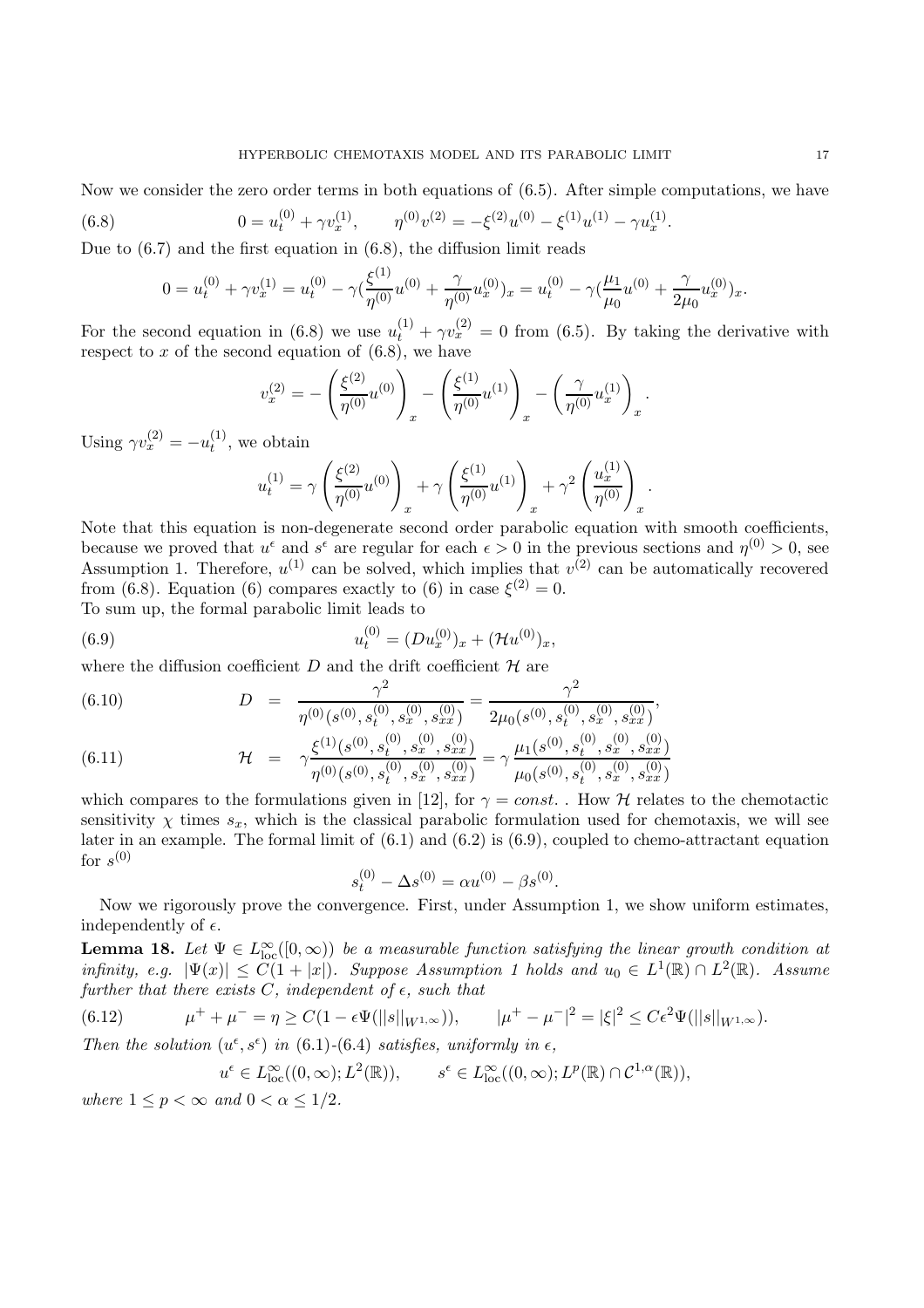*Proof.* First we note that mass is conserved

$$
||u^{\epsilon}(\cdot,t)||_{L^{1}(\mathbb{R})}=||u_{0}||_{L^{1}(\mathbb{R})}.
$$

Multiply  $u^{\epsilon}$  and  $v^{\epsilon}$  to the first and second equation in (6.5), respectively, then we have

$$
(\frac{|u^{\epsilon}|^2}{2})_t + \epsilon^{-1}\gamma v_x^{\epsilon}u^{\epsilon} = 0, \quad (\frac{|v^{\epsilon}|^2}{2})_t + \epsilon^{-1}\gamma u_x^{\epsilon}v^{\epsilon} = -\epsilon^{-2}\xi u^{\epsilon}v^{\epsilon} - \epsilon^{-2}\eta|v^{\epsilon}|^2.
$$

Adding together and integrating in space and time, we obtain

$$
\frac{1}{2} \int_{\mathbb{R}} (|u^{\epsilon}|^{2} + |v^{\epsilon}|^{2}) dx + \int_{0}^{t} \int_{\mathbb{R}} \epsilon^{-2} \eta |v^{\epsilon}|^{2} dx dt = \frac{1}{2} \int_{\mathbb{R}} (|u_{0}|^{2} + |v_{0}|^{2}) dx - \int_{0}^{t} \int_{\mathbb{R}} \epsilon^{-2} \xi u^{\epsilon} v^{\epsilon} dx dt.
$$
  
\n
$$
|\xi| < 2^{-1} \eta + 2^{-1} |\xi|^{2} \eta^{-1} \quad \text{we have}
$$

Since  $|\xi| \leq 2^{-1}\eta + 2^{-1}|\xi|^2 \eta^{-1}$ , we have

$$
\int_{\mathbb{R}} (|u^{\epsilon}|^{2} + |v^{\epsilon}|^{2}) dx \leq \int_{\mathbb{R}} (|u_{0}|^{2} + |v_{0}|^{2}) dx + \int_{0}^{t} \int_{\mathbb{R}} \epsilon^{-2} \frac{|\xi|^{2}}{\eta} |u^{\epsilon}|^{2} dx dt.
$$

Due to (6.12), we have

$$
\int_{\mathbb{R}} |u^{\epsilon}(\cdot,t)|^2 dx \le 4 \int_{\mathbb{R}} |u_0|^2 dx + C\Psi(||s^{\epsilon}||_{W^{1,\infty}}) \int_0^t \int_{\mathbb{R}} |u^{\epsilon}|^2 dx dt.
$$

Finally, according to Lemma 4, we have

$$
\int_{\mathbb{R}} |u^{\epsilon}(\cdot,t)|^2 dx \le 4 \int_{\mathbb{R}} |u_0|^2 dx + C(1 + \log(||u^{\epsilon}||_{L^2})) \int_0^t \int_{\mathbb{R}} |u^{\epsilon}|^2 dx dt,
$$

where we used the linear growth condition of  $\Psi$ . Since the above estimate is independent of  $\epsilon$ , we have an  $L^2$ -estimate of  $u^{\epsilon}$  independently of  $\epsilon$  by Gronwall's inequality. For the chemo-attractant we also have, uniformly in  $\epsilon$ 

(6.13) 
$$
||s_t^{\epsilon}||_{L^2(\mathbb{R})} + ||s^{\epsilon}||_{W^{2,2}(\mathbb{R})} \leq C||u^{\epsilon}||_{L^2(\mathbb{R})}.
$$

Therefore, combining potential estimate and embedding argument, we obtain

(6.14) 
$$
||s^{\epsilon}||_{L^{p}(\mathbb{R})} + ||s^{\epsilon}||_{\mathcal{C}^{1,\alpha}(\mathbb{R})} \leq C \sup_{0 \leq \tau \leq t} ||u^{\epsilon}||_{L^{2}(\mathbb{R})}, \qquad 1 \leq p < \infty, \ \ 0 < \alpha \leq \frac{1}{2}.
$$

This completes the proof.  $\Box$ 

**Theorem 2.** *Let the assumption of Lemma 18 hold. Assume that*

$$
\mu^{\pm}(s^{\epsilon}, s^{\epsilon}_t, s^{\epsilon}_x, s^{\epsilon}_{xx}) \longrightarrow \mu^{\pm}(s^{(0)}, s^{(0)}_t, s^{(0)}_x, s^{(0)}_{xx}) \quad as \epsilon \rightarrow 0.
$$

*Then the solution*  $(u^{\epsilon}, s^{\epsilon})$  (6.1)-(6.4) *satisfies, after choosing appropriate subsequences* 

$$
u^{\epsilon} \longrightarrow u^{(0)} \qquad in \ L_{\text{loc}}^{\infty}([0, \infty), L^{1}(\mathbb{R}) \cap L^{2}(\mathbb{R})) \ weakly,
$$
  
\n
$$
s^{\epsilon x} \longrightarrow s_{x}^{(0)} \qquad in \ L_{\text{loc}}^{p}([0, \infty) \times \mathbb{R}) \ 1 \le p < \infty \ weakly,
$$
  
\n
$$
s^{\epsilon t}, s^{\epsilon xx} \longrightarrow s_{t}^{(0)}, s_{xx}^{(0)} \qquad in \ L_{\text{loc}}^{\infty}([0, \infty); L^{2}(\mathbb{R})) \ weakly.
$$

*In addition,*

$$
s^{\epsilon} \longrightarrow s^{(0)} \qquad in \ L_{\text{loc}}^p([0, \infty) \times \mathbb{R}) \qquad 1 \le p < \infty,
$$
  

$$
s^{\epsilon} \longrightarrow s^{(0)} \qquad in \ L_{\text{loc}}^{\infty}([0, \infty); \mathcal{C}^{1, \alpha}(\mathbb{R})) \qquad 0 < \alpha < \frac{1}{2}.
$$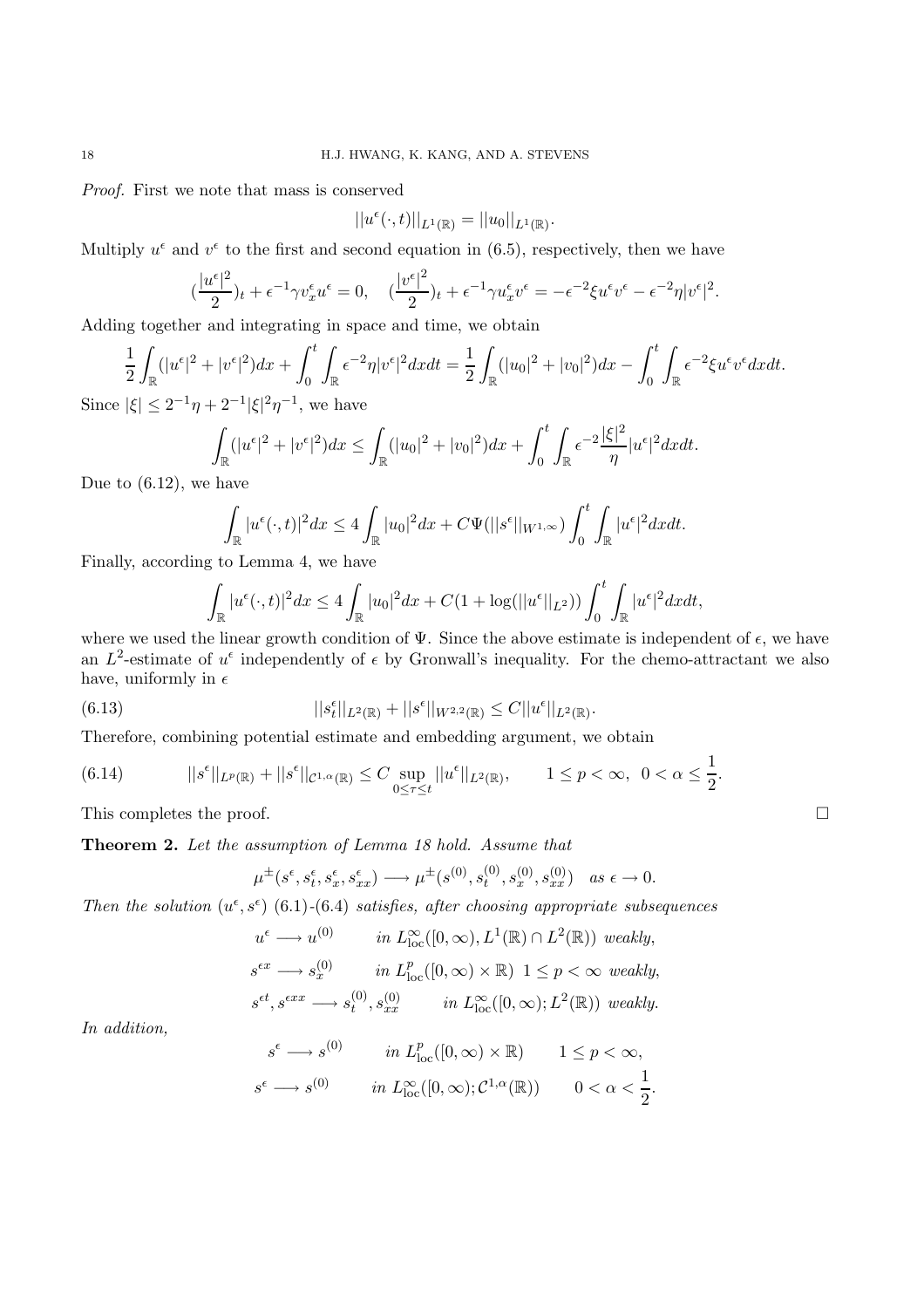*Proof.* Mass conservation and uniform boundedness of the  $L^2$ -norm of  $u^{\epsilon}$  confirm the weak convergence of  $u^{\epsilon}$  to  $u^{(0)}$ . Moreover, the estimate (6.13) immediately implies the third statement. In addition, due to the potential estimate, one can see that  $s_x \in L^1(\mathbb{R})$ , again independently of  $\epsilon$ , and therefore  $s_x \in L^p(\mathbb{R})$  for all  $1 \leq p \leq \infty$ , uniformly in  $\epsilon$ . Here we used (6.14) and an interpolation argument. The last two assertions can be achieved by compactness results due to standard embedding arguments. This completes the proof.

## **Example:**

We consider the following class of turning rates which is similar to those suggested in [2] and [3].

(6.15) 
$$
\mu_{\epsilon}^{\pm} = \phi(s(x,t), s(x \pm \epsilon \gamma, t), s(x \mp \epsilon \gamma, t), s_t(x,t), s_x(x,t)s_{xx}(x,t)).
$$

Note, that  $\phi$  is an even function with respect to the the variable  $s_x$ . Additionally  $\phi$  is strictly positive, decreasing in the second and increasing in the third argument, and we assume the structure condition (6.6) for  $\mu_{\epsilon}^{\pm}$ . Biological experiments for positive chemotaxis reveal that individuals moving up gradients of the chemical signal do turn less often than individuals moving down gradients. This fits exactly to our growth conditions assumptions on the growth of  $\phi$  with respect to its second and third argument. We can easily see that the turning rates  $\mu^{\pm}$  have the asymptotic expansion

$$
\mu_{\epsilon}^{\pm} = \mu^{(0)\pm} + \epsilon \mu^{(1)\pm} + \epsilon^2 \mu^{(2)\pm} + O(\epsilon^3)
$$

where

$$
\mu^{(0)\pm} = \phi(s, s, s, s_t, s_x, s_{xx}), \qquad \mu^{(1)\pm} = \pm \partial_2 \phi(s, s, s, s_t, s_x, s_{xx}) \gamma s_x \mp \partial_3 \phi(s, s, s, s_t, s_x, s_{xx}) \gamma s_x,
$$
  

$$
\mu^{(2)\pm} = \frac{1}{2} (\partial_2 \partial_2 \phi(s, s, s, s_t, s_x, s_{xx}) \pm 2 \partial_2 \partial_3 \phi(s, s, s, s_t, s_x, s_{xx}) + \partial_3 \partial_3 \phi(s, s, s, s_t, s_x, s_{xx})) \gamma^2 s_{xx}.
$$

Here  $\partial_2$  and  $\partial_3$  indicate differentiation with respect to the second and third argument. As before, we set  $\mu_0 = \mu^{(0)+}$  and  $\mu_1 = \mu^{(1)+}$ . One can easily see that the turning rates (6.15) satisfy Assumption 1. Substituting the expansions  $u_{\epsilon}^{\pm} = u^{(0)\pm} + \epsilon u^{(1)\pm} + \epsilon^2 u^{(2)\pm} + O(\epsilon^3)$  and  $s_{\epsilon} = s^{(0)} + \epsilon s^{(1)} + \epsilon^2 s^{(2)\pm} + O(\epsilon^3)$ into (6.1) and (6.2) and comparing coefficients of  $\epsilon^{-1}$  and  $\epsilon^{-2}$ , we have  $u^{(0)+} = u^{(0)-}$  and obtain as before

$$
0 = u_t + \gamma (u_1^+ - u_1^-)_x = u_t + \gamma (-\frac{\mu_1}{\mu_0}u - \frac{\gamma}{2\mu_0}u_x)_x = u_t - (Du_x)_x + (\chi s_x u)_x,
$$

where the diffusion coefficient D and the chemotactic sensitivity  $\chi$  are

$$
D = \frac{\gamma^2}{2\phi(s, s, s, s_t, s_x, s_{xx})}, \qquad \chi = -2[\partial_2\phi(s, s, s, s_t, s_x, s_{xx}) - \partial_3\phi(s, s, s, s_t, s_x, s_{xx})]D.
$$

So  $\mathcal{H} = \chi s_x$  in this case. In particular, if we take as a specific  $\phi$ 

$$
\phi(s(x,t),s(x \pm \epsilon \gamma,t),s(x \mp \epsilon \gamma,t),s_t(x,t),s_x(x,t),s_{xx}(x,t)) = \varphi(s(x \pm \epsilon \gamma,t) - s(x \mp \epsilon \gamma,t))
$$

where

$$
\varphi(x) = -C_1 \frac{x}{\sqrt{1+x^2}} + C_2, \qquad C_2 > C_1 > 0,
$$

then we obtain both constant diffusion coefficient  $D = \gamma^2/2C_2$  and chemotactic sensitivity  $\chi = 4C_1D$ , which is the classical version of the Keller-Segel model in one space dimension.